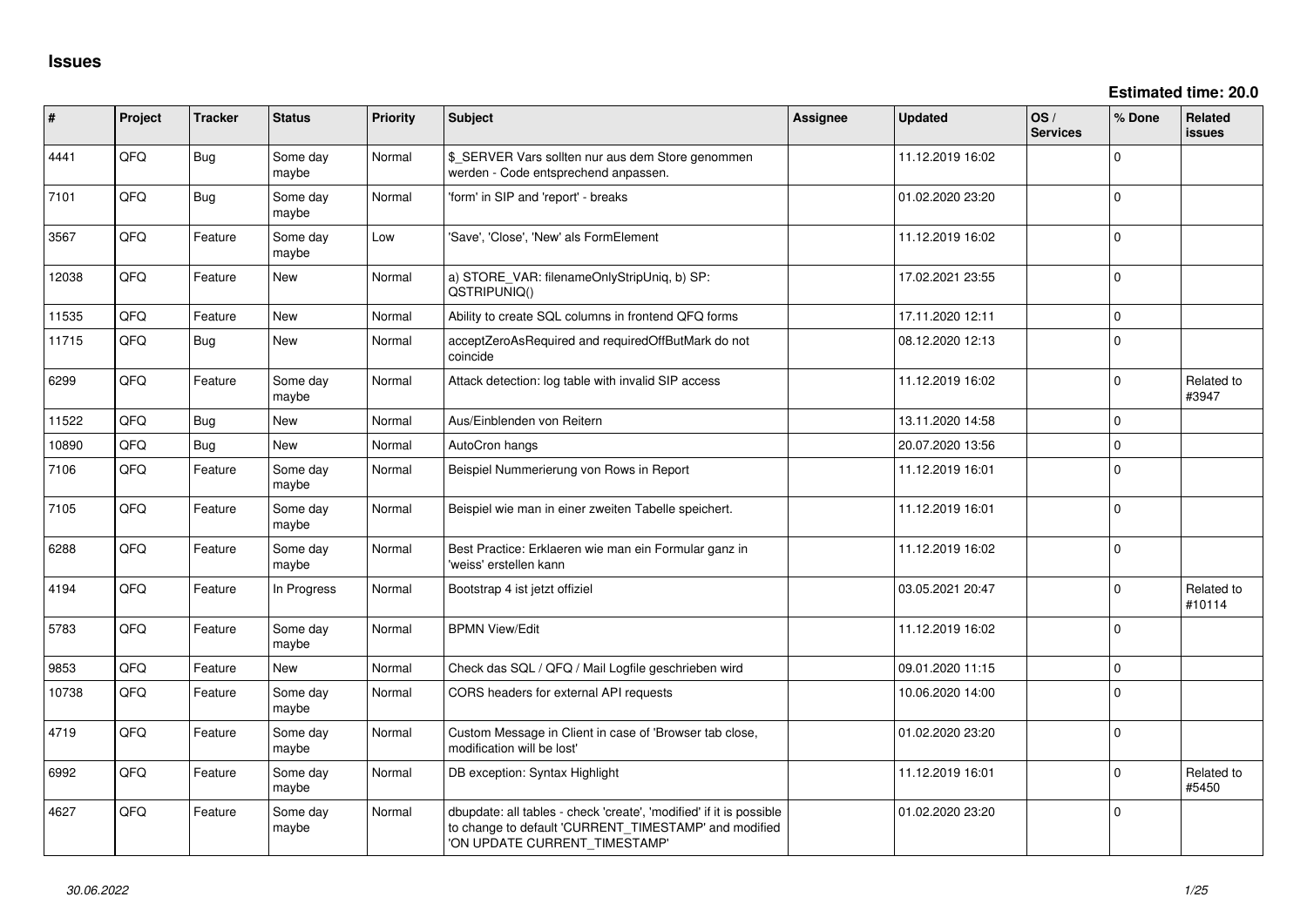| ∦     | Project | <b>Tracker</b> | <b>Status</b>     | <b>Priority</b> | <b>Subject</b>                                                                                                                                           | Assignee | <b>Updated</b>   | OS/<br><b>Services</b> | % Done      | Related<br><b>issues</b> |
|-------|---------|----------------|-------------------|-----------------|----------------------------------------------------------------------------------------------------------------------------------------------------------|----------|------------------|------------------------|-------------|--------------------------|
| 5850  | QFQ     | Feature        | Some day<br>maybe | Normal          | Deployment: In QFQ Doc best practice fuer zeitgemaesses<br>Deployment beschreiben                                                                        |          | 01.02.2020 23:20 |                        | $\Omega$    |                          |
| 7100  | QFQ     | Feature        | Some day<br>maybe | Normal          | Download: log access, max downloads, time limit                                                                                                          |          | 01.02.2020 23:19 |                        | $\mathbf 0$ |                          |
| 11195 | QFQ     | Bug            | <b>New</b>        | Low             | Dynamic Update: Note not updated if new text is empty<br>(v20.4)                                                                                         |          | 25.09.2020 11:14 |                        | $\Omega$    |                          |
| 6083  | QFQ     | Feature        | Some day<br>maybe | Normal          | Dynamic Update: Value Check via SQL                                                                                                                      |          | 11.12.2019 16:02 |                        | $\Omega$    |                          |
| 5893  | QFQ     | Feature        | Some day<br>maybe | Normal          | Edit on double-click                                                                                                                                     |          | 01.02.2020 23:19 |                        | 0           | Related to<br>#5894      |
| 10759 | QFQ     | Bug            | <b>New</b>        | Normal          | emptyMeansNull - Feld falsch aktualisiert                                                                                                                |          | 12.11.2020 23:45 |                        | $\Omega$    |                          |
| 10874 | QFQ     | Feature        | <b>New</b>        | Normal          | Erstellen eines Foreign Keys in der Tabelle "FormElement"                                                                                                |          | 13.07.2020 10:11 |                        | $\mathbf 0$ |                          |
| 10324 | QFQ     | Bug            | <b>New</b>        | Normal          | Excel Export mit Template funktioniert nur, wenn Template<br>vor uid kommt                                                                               |          | 30.03.2020 11:20 |                        | $\Omega$    | Related to<br>#10257     |
| 4536  | QFQ     | Feature        | Some day<br>maybe | Normal          | FE upload: problem with delete if mutliple uploads an<br>FE.name="                                                                                       |          | 01.02.2020 23:20 |                        | $\Omega$    |                          |
| 5877  | QFQ     | Bug            | Some day<br>maybe | Normal          | FE.type=note:bsColumn strange behaviour                                                                                                                  |          | 01.02.2020 23:19 |                        | $\Omega$    |                          |
| 4444  | QFQ     | Feature        | Some day<br>maybe | Normal          | FE.type=upload: detect mime type                                                                                                                         |          | 11.12.2019 16:02 |                        | $\Omega$    | Related to<br>#4303      |
| 5923  | QFQ     | Feature        | Some day<br>maybe | Normal          | fillStoreSystemBySqlLate                                                                                                                                 |          | 01.02.2020 23:19 |                        | $\mathbf 0$ |                          |
| 3880  | QFQ     | Feature        | Some day<br>maybe | Normal          | Form 'Form': anlegen einer Tabelle                                                                                                                       |          | 14.01.2021 10:12 |                        | $\mathbf 0$ |                          |
| 3879  | QFQ     | Feature        | Some day<br>maybe | Normal          | Form 'FormElement': Beim Feld 'name' rechts in der Notiz<br>einen Link einblenden - a) aktuelle Definition anzeigen, b)<br>Spalte in der Tabelle anlegen |          | 11.12.2019 16:03 |                        | $\Omega$    |                          |
| 3878  | QFQ     | Feature        | Some day<br>maybe | Normal          | Form 'FormElement': Spalte 'name' typeAhead mit<br>Spaltennamen der Primarytable.                                                                        |          | 11.12.2019 16:03 |                        | $\Omega$    |                          |
| 10763 | QFQ     | Feature        | <b>New</b>        | Normal          | form accessed and submitted despite logout?                                                                                                              |          | 16.06.2020 11:43 |                        | $\Omega$    |                          |
| 11716 | QFQ     | Feature        | <b>New</b>        | Normal          | Form an beliebiger Stelle im Report anzeigen                                                                                                             |          | 09.12.2020 09:47 |                        | $\Omega$    |                          |
| 4443  | QFQ     | Feature        | Some day<br>maybe | Normal          | Form: multiple secondary tables                                                                                                                          |          | 01.02.2020 23:20 |                        | $\Omega$    |                          |
| 12156 | QFQ     | Feature        | <b>New</b>        | Normal          | Form: Optional disable 'leave page'                                                                                                                      |          | 03.05.2021 20:45 |                        | $\Omega$    |                          |
| 7278  | QFQ     | Feature        | Some day<br>maybe | Normal          | Form: Wert vordefinieren der immer gesetzt wird                                                                                                          |          | 02.05.2021 09:27 |                        | $\Omega$    |                          |
| 6515  | QFQ     | Feature        | Some day<br>maybe | Normal          | Formular: Felder dynamisch ein/ausblenden                                                                                                                |          | 11.12.2019 16:02 |                        | $\Omega$    |                          |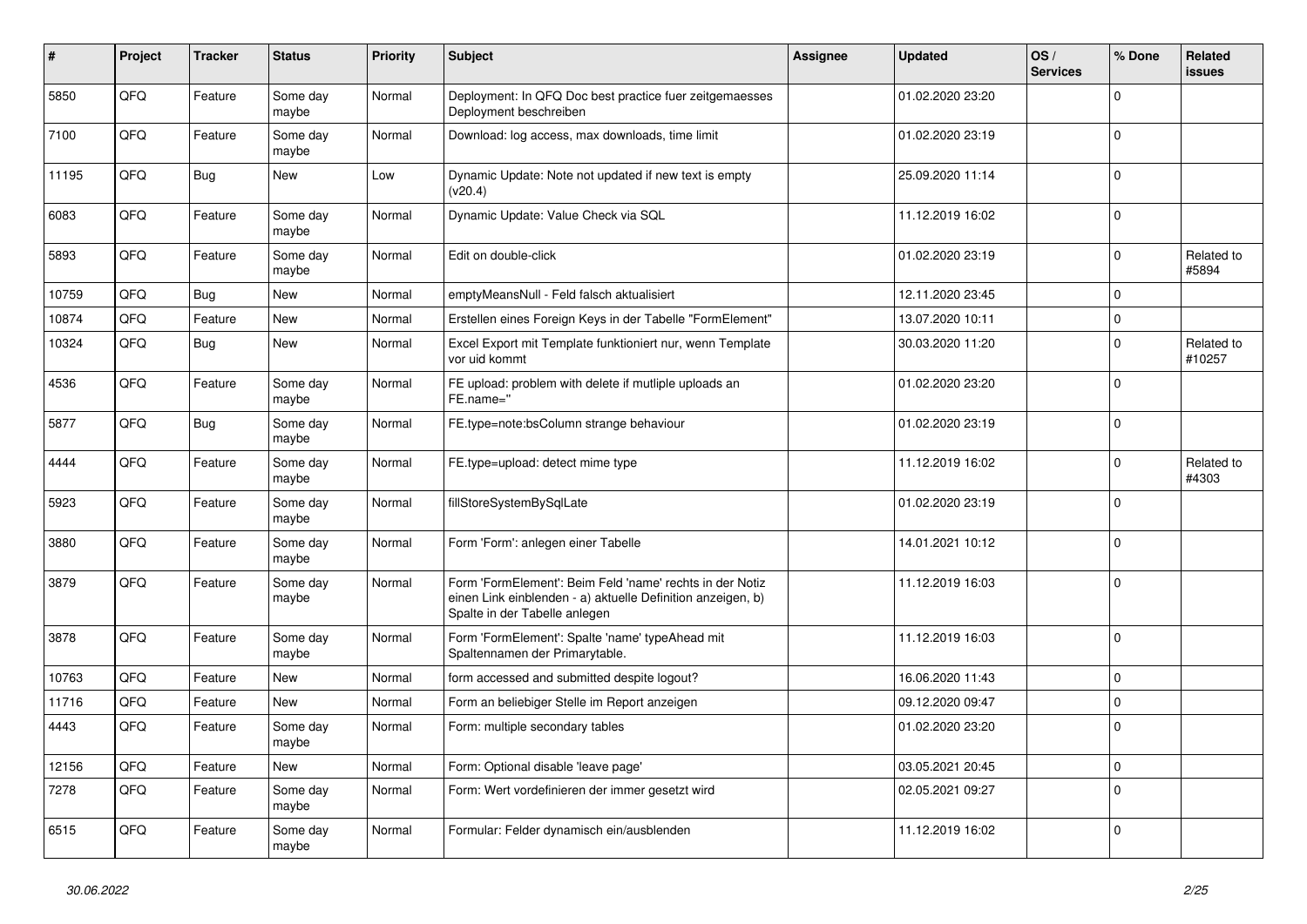| #     | Project | <b>Tracker</b> | <b>Status</b>     | <b>Priority</b> | <b>Subject</b>                                                                                         | Assignee | <b>Updated</b>   | OS/<br><b>Services</b> | % Done      | Related<br><b>issues</b>                    |
|-------|---------|----------------|-------------------|-----------------|--------------------------------------------------------------------------------------------------------|----------|------------------|------------------------|-------------|---------------------------------------------|
| 9126  | QFQ     | Bug            | Some day<br>maybe | Normal          | hidden Form elements are present in page source                                                        |          | 02.01.2021 18:41 |                        | $\Omega$    |                                             |
| 2950  | QFQ     | Feature        | Some day<br>maybe | Normal          | Inhalt QFQ Records als File                                                                            |          | 11.12.2019 16:03 |                        | $\mathbf 0$ |                                             |
| 1510  | QFQ     | Feature        | Some day<br>maybe | Normal          | jquery von google laden, falls das nicht geht lokal                                                    |          | 11.12.2019 16:03 |                        | $\Omega$    |                                             |
| 3617  | QFQ     | Feature        | Some day<br>maybe | Normal          | Load javascripts at bottom                                                                             |          | 11.12.2019 16:02 |                        | $\mathbf 0$ |                                             |
| 4433  | QFQ     | Feature        | Some day<br>maybe | Normal          | Log when SIP will be destroyed by QFQ for any (security)<br>reason                                     |          | 01.02.2020 23:20 |                        | $\Omega$    | Related to<br>#4432,<br>Related to<br>#5458 |
| 4439  | QFQ     | Feature        | Some day<br>maybe | Normal          | Log: report all actions fired by an FE Element, incl. the<br>original directive (slaveld, sqlInsert, ) |          | 01.02.2020 23:20 |                        | $\Omega$    | Related to<br>#4432,<br>Related to<br>#5458 |
| 4974  | QFQ     | Feature        | Some day<br>maybe | Normal          | Long polling - inform all listening clients of changes                                                 |          | 11.12.2019 16:02 |                        | $\mathbf 0$ |                                             |
| 5455  | QFQ     | Feature        | Some day<br>maybe | Normal          | Mail Redirects grld abhaengig                                                                          |          | 01.02.2020 23:20 |                        | $\Omega$    |                                             |
| 4440  | QFQ     | Feature        | Some day<br>maybe | Normal          | Manual.rst: explain how to. expand PHP Session to 4h                                                   |          | 11.12.2019 16:02 |                        | $\Omega$    |                                             |
| 7104  | QFQ     | Feature        | Some day<br>maybe | Normal          | Manual: hint about escaping if '\r' appears in mail body                                               |          | 11.12.2019 16:01 |                        | $\Omega$    |                                             |
| 12039 | QFQ     | Feature        | New               | Normal          | Missing htmlSpecialChar() in pre processing on form submit                                             |          | 18.02.2021 00:09 |                        | $\Omega$    | Related to<br>#14320                        |
| 4027  | QFQ     | Feature        | Some day<br>maybe | Normal          | Missing: orange 'check' / 'bullet'                                                                     |          | 11.12.2019 16:03 |                        | $\mathbf 0$ |                                             |
| 4626  | QFQ     | Feature        | Some day<br>maybe | Normal          | Mobile View: 'classBody=qfq-form-right' makes no sense                                                 |          | 01.02.2020 23:20 |                        | $\mathbf 0$ |                                             |
| 3646  | QFQ     | Feature        | Some day<br>maybe | Normal          | Moeglichkeit HTML Tags in Reports auszugeben (zu<br>enkodieren: htmlspecialchars)                      |          | 11.12.2019 16:02 |                        | $\mathbf 0$ | Related to<br>#14320                        |
| 6084  | QFQ     | Feature        | Some day<br>maybe | Normal          | New escape type: 'D' - convert date                                                                    |          | 01.02.2020 23:19 |                        | $\Omega$    |                                             |
| 4446  | QFG     | Feature        | Some day<br>maybe | Normal          | New FE get same feldContainerId as last modifed FE                                                     |          | 01.02.2020 23:20 |                        | $\mathbf 0$ |                                             |
| 7229  | QFQ     | Feature        | Some day<br>maybe | Normal          | New FormElement.type: Button                                                                           |          | 01.02.2021 12:32 |                        | 0           |                                             |
| 4546  | QFQ     | <b>Bug</b>     | Some day<br>maybe | Normal          | NH: SIP storage is destroyed                                                                           |          | 01.02.2020 23:20 |                        | $\mathbf 0$ |                                             |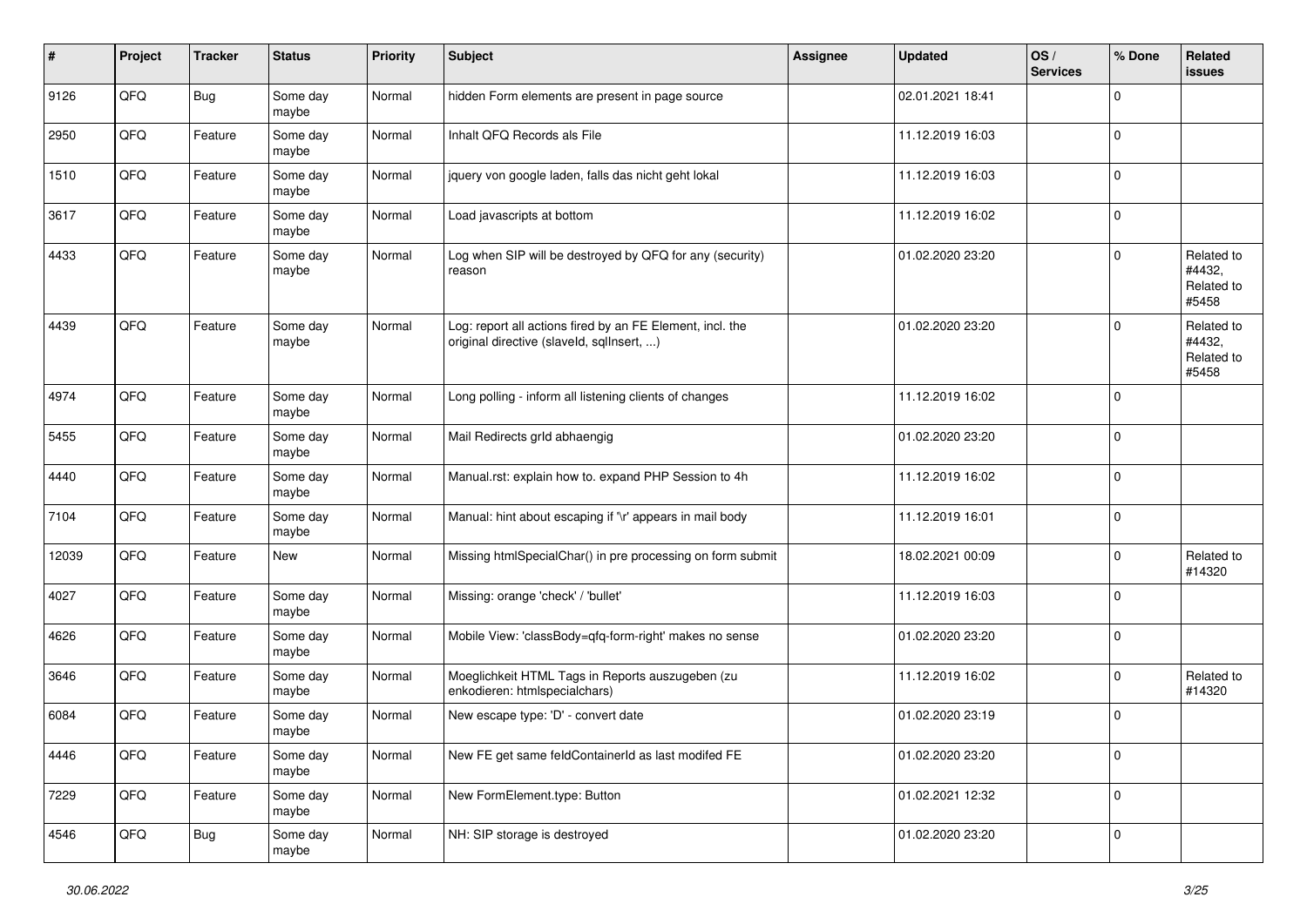| #     | Project | <b>Tracker</b> | <b>Status</b>     | <b>Priority</b> | <b>Subject</b>                                                                                               | <b>Assignee</b> | <b>Updated</b>   | OS/<br><b>Services</b> | % Done      | Related<br><b>issues</b> |
|-------|---------|----------------|-------------------|-----------------|--------------------------------------------------------------------------------------------------------------|-----------------|------------------|------------------------|-------------|--------------------------|
| 10384 | QFQ     | Feature        | New               | Normal          | Parameter Exchange QFQ Instances                                                                             |                 | 07.05.2020 09:38 |                        | $\mathbf 0$ |                          |
| 3495  | QFQ     | Feature        | Some day<br>maybe | Normal          | Predifined Parameter werden nicht in '+' (add new record)<br>SIP gerendert.                                  |                 | 11.12.2019 16:02 |                        | $\mathbf 0$ |                          |
| 1253  | QFQ     | Feature        | Some day<br>maybe | Normal          | QF: Colorpicker                                                                                              |                 | 11.12.2019 16:03 |                        | $\Omega$    |                          |
| 1251  | QFQ     | Feature        | Some day<br>maybe | Normal          | QF: Combo                                                                                                    |                 | 11.12.2019 16:03 |                        | $\Omega$    |                          |
| 955   | QFQ     | Feature        | Some day<br>maybe | Normal          | QF: Notizen vor/nach dem Form                                                                                |                 | 01.02.2020 23:20 |                        | $\Omega$    |                          |
| 1234  | QFQ     | Feature        | Some day<br>maybe | Normal          | QF: Record numbering: Im Grid soll in Spalte 1 optional die<br>laufende Nummer der Records angezeigt werden. |                 | 01.02.2020 23:20 |                        | $\mathbf 0$ |                          |
| 5160  | QFQ     | Feature        | Some day<br>maybe | Normal          | QFQ collaborative / together.js, ShareJS, y-js, collaborative,                                               |                 | 11.12.2019 16:02 |                        | $\Omega$    |                          |
| 9024  | QFQ     | Bug            | Some day<br>maybe | Normal          | QFQ Einarbeitung                                                                                             |                 | 01.02.2020 15:56 |                        | $\Omega$    |                          |
| 5892  | QFQ     | Feature        | Some day<br>maybe | Normal          | QFQ should use T3 API to manipulate FE GROUP<br>membership                                                   |                 | 01.02.2020 23:20 |                        | $\Omega$    |                          |
| 7108  | QFQ     | Feature        | Some day<br>maybe | Normal          | <b>QFQ Wrap Elements</b>                                                                                     |                 | 11.12.2019 16:01 |                        | $\Omega$    |                          |
| 5851  | QFQ     | Feature        | Some day<br>maybe | Normal          | Queue System implementieren: MQTT, RabbitMQ                                                                  |                 | 01.02.2020 23:20 |                        | $\mathbf 0$ | Related to<br>#5715      |
| 9020  | QFQ     | <b>Bug</b>     | Some day<br>maybe | Normal          | radio mit buttonClass und dynamicUpdate lassen sich nicht<br>kombinieren                                     |                 | 11.12.2019 16:01 |                        | $\mathbf 0$ |                          |
| 10766 | QFQ     | <b>Bug</b>     | New               | High            | Radiobutton / parameter.buttonClass=btn-default: dynamic<br>update                                           |                 | 03.05.2021 21:12 |                        | $\mathbf 0$ | Related to<br>#11237     |
| 4640  | QFQ     | Feature        | Some day<br>maybe | Normal          | Rename System Forms                                                                                          |                 | 01.02.2020 23:20 |                        | $\Omega$    |                          |
| 11534 | QFQ     | Feature        | New               | Normal          | Report: Action on selected rows - Table batchprocessing<br>feature                                           |                 | 18.11.2020 08:15 |                        | $\Omega$    |                          |
| 4435  | QFQ     | Feature        | Some day<br>maybe | Normal          | Report: striptags - specify allowed tags                                                                     |                 | 01.02.2020 23:20 |                        | $\Omega$    |                          |
| 5129  | QFQ     | Feature        | Some day<br>maybe | Normal          | Reports: SQL fuer x Achse und y Achse                                                                        |                 | 11.12.2019 16:02 |                        | $\Omega$    |                          |
| 9855  | QFQ     | Bug            | New               | Normal          | <b>Required Check</b>                                                                                        |                 | 01.02.2020 15:56 |                        | 0           |                          |
| 7921  | QFQ     | Feature        | Some day<br>maybe | Normal          | Rest API Export: URL kuerzer machen                                                                          |                 | 01.02.2020 23:19 |                        | $\Omega$    |                          |
| 880   | QFQ     | Feature        | Some day<br>maybe | Urgent          | Security: PHP, SQL Injection, XSS                                                                            |                 | 03.05.2021 21:14 |                        | $\Omega$    | Related to<br>#14320     |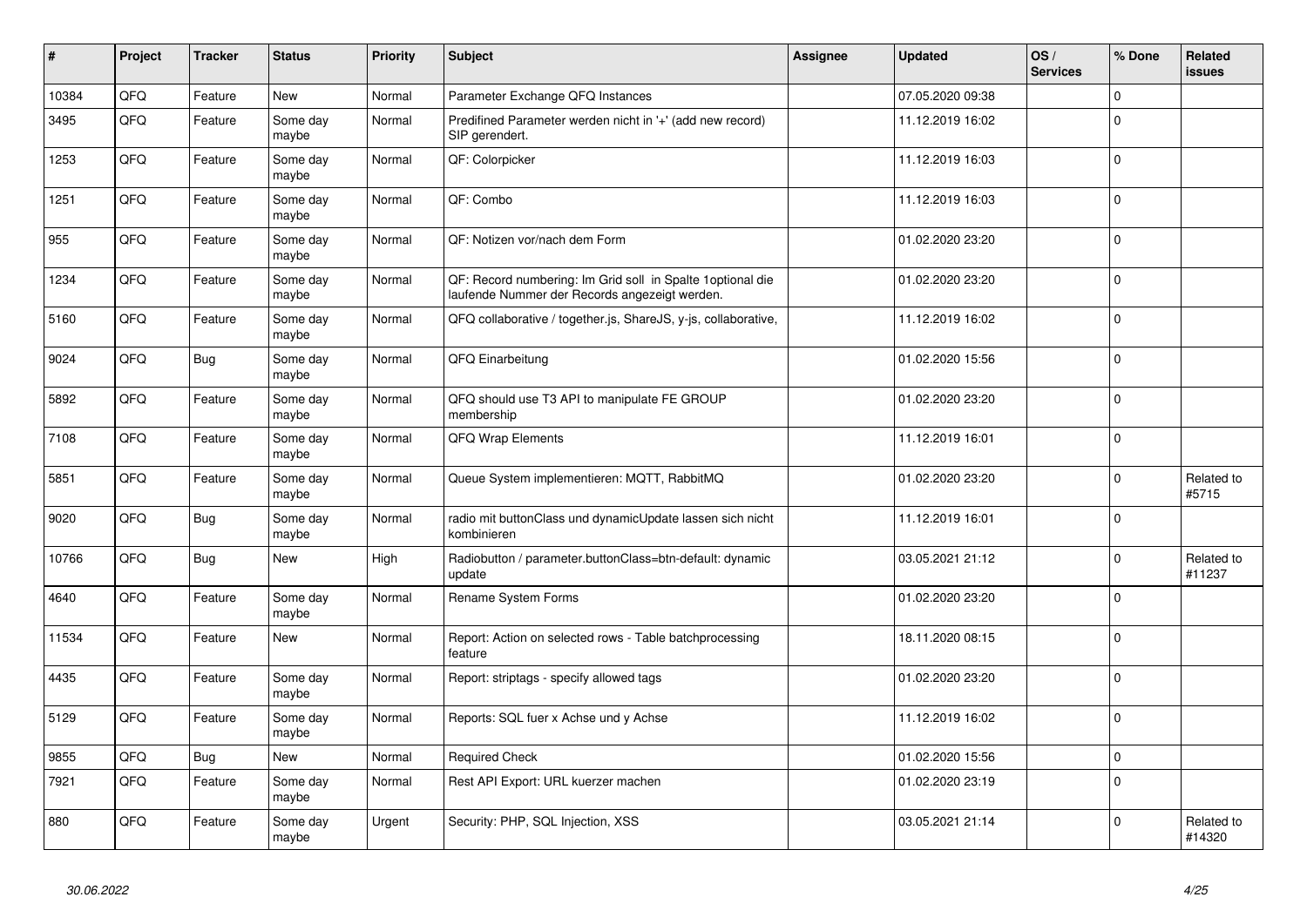| #     | Project | <b>Tracker</b> | <b>Status</b>     | <b>Priority</b> | <b>Subject</b>                                                                       | Assignee | <b>Updated</b>   | OS/<br><b>Services</b> | % Done      | Related<br><b>issues</b>                    |
|-------|---------|----------------|-------------------|-----------------|--------------------------------------------------------------------------------------|----------|------------------|------------------------|-------------|---------------------------------------------|
| 4551  | QFQ     | Feature        | Some day<br>maybe | Normal          | Set 'pills' via dynamicUpdate to show/hide/disabled                                  |          | 01.02.2020 23:20 |                        | $\Omega$    | Related to<br>#3752                         |
| 4442  | QFQ     | Feature        | Some day<br>maybe | Normal          | Special Column Name: _link - new symbol G (Glyph) to<br>choose any available symbol  |          | 11.12.2019 16:02 |                        | $\Omega$    |                                             |
| 12135 | QFQ     | Feature        | New               | Normal          | Subrecord: Notiz                                                                     |          | 24.04.2021 16:58 |                        | $\mathbf 0$ |                                             |
| 7281  | QFQ     | <b>Bug</b>     | Some day<br>maybe | Normal          | Subrecords: on large screen separator line too short                                 |          | 01.02.2020 23:19 |                        | $\mathbf 0$ |                                             |
| 10114 | QFQ     | Feature        | New               | High            | Symbol (Link): 'G:' (Glyphicon) replaced by 'i:' (icon)                              |          | 07.12.2021 17:19 |                        | $\Omega$    | Related to<br>#3797,<br>Related to<br>#4194 |
| 4445  | QFQ     | Feature        | Some day<br>maybe | Normal          | template group: Option to simulate fieldset                                          |          | 28.06.2021 14:11 |                        | $\Omega$    |                                             |
| 10345 | QFQ     | Feature        | <b>New</b>        | Normal          | Templates - Patterns QFQ Style                                                       |          | 03.05.2021 21:01 |                        | $\mathbf 0$ | Related to<br>#10713                        |
| 4816  | QFQ     | Feature        | Some day<br>maybe | Normal          | Templates for QFQ Reports (Tables, Radios, )                                         |          | 01.02.2020 23:20 |                        | $\Omega$    |                                             |
| 8056  | QFQ     | Feature        | Some day<br>maybe | Normal          | Termin Organisation (Reservation)                                                    |          | 01.02.2020 23:19 |                        | $\Omega$    | Related to<br>#8658                         |
| 7402  | QFQ     | Bug            | Some day<br>maybe | Normal          | thumbnail cache: outdated picture when permission denied<br>and permission resolved. |          | 01.02.2020 23:20 |                        | $\Omega$    |                                             |
| 5452  | QFQ     | Feature        | Some day<br>maybe | Normal          | Thumbnails from PDF: bad quality                                                     |          | 01.02.2020 23:20 |                        | $\Omega$    |                                             |
| 5895  | QFQ     | Feature        | Some day<br>maybe | Normal          | Tutorial: List of all QFQ Features                                                   |          | 01.02.2020 23:19 |                        | $\Omega$    |                                             |
| 5805  | QFQ     | Feature        | Some day<br>maybe | Normal          | TypeAHead SQL value instead of key stored                                            |          | 01.02.2020 23:19 |                        | $\Omega$    | Related to<br>#5444                         |
| 6704  | QFQ     | Feature        | Some day<br>maybe | Normal          | Upload Mode: Bilder in Notizen rechts sollen aktuellen<br>Upload repräsentieren.     |          | 01.02.2020 23:19 |                        | $\Omega$    | Related to<br>#3264                         |
| 11850 | QFQ     | Feature        | <b>New</b>        | Urgent          | Wizard Form: basierend auf einer Tabelle eine Form<br>anlegen.                       |          | 03.05.2021 21:12 |                        | $\Omega$    | Blocked by<br>#8082                         |
| 4122  | QFQ     | Bug            | Some day<br>maybe | Normal          | file: Render Mode hat keinen Effekt                                                  |          | 11.12.2019 16:03 |                        | $\mathbf 0$ |                                             |
| 5342  | QFQ     | Feature        | Some day<br>maybe | Normal          | link - with HTML Attributes                                                          |          | 01.02.2020 23:20 |                        | $\Omega$    | Related to<br>#14077                        |
| 4138  | QFQ     | Bug            | Some day<br>maybe | Normal          | _style fehlt                                                                         |          | 11.12.2019 16:03 |                        | $\Omega$    |                                             |
| 1623  | QFQ     | Feature        | Some day<br>maybe | Normal          | RealURL                                                                              |          | 11.12.2019 16:03 |                        | 30          |                                             |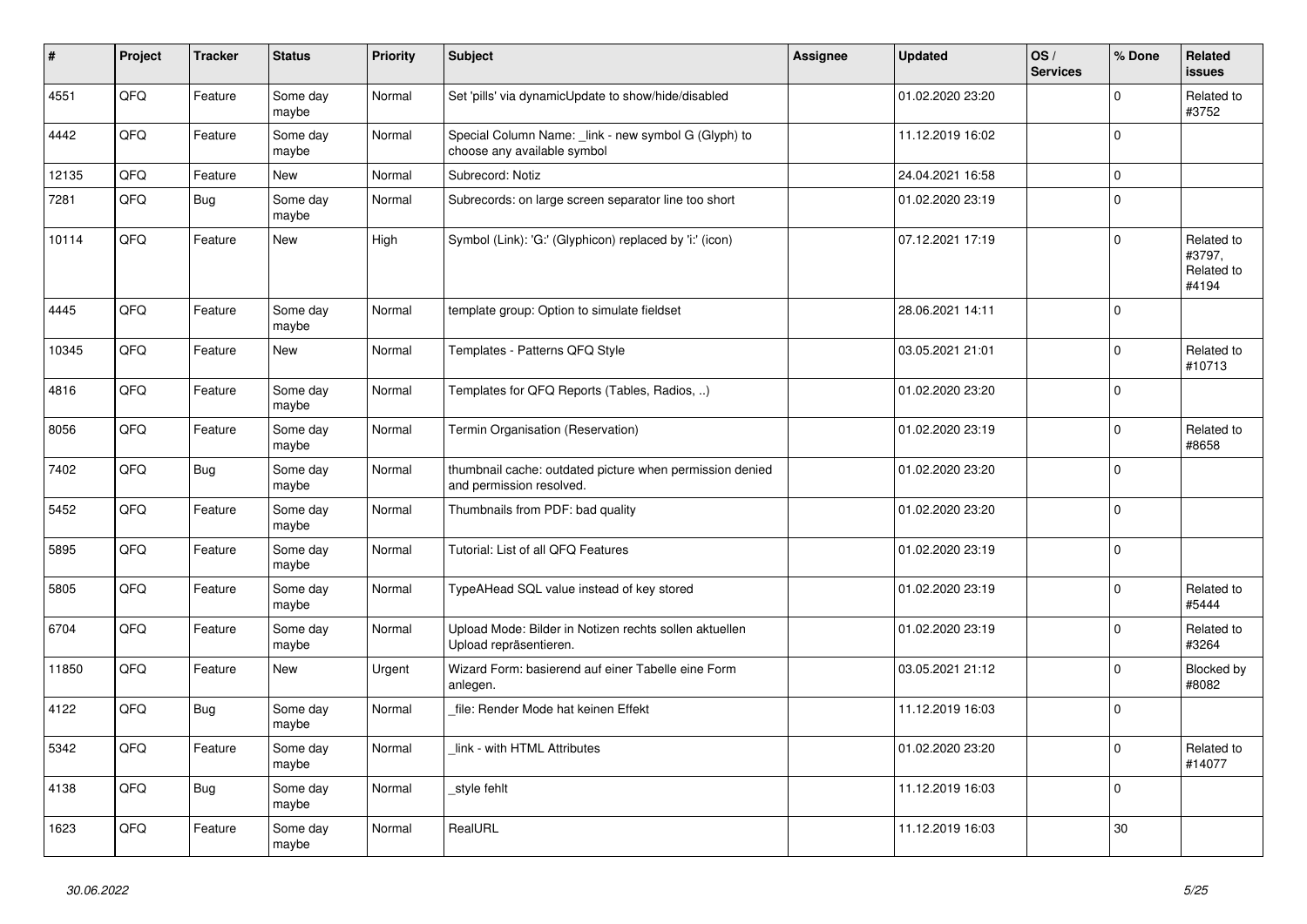| ∦     | Project | <b>Tracker</b> | <b>Status</b>     | <b>Priority</b> | <b>Subject</b>                                                                | Assignee        | <b>Updated</b>   | OS/<br><b>Services</b> | % Done      | Related<br><b>issues</b>                                               |
|-------|---------|----------------|-------------------|-----------------|-------------------------------------------------------------------------------|-----------------|------------------|------------------------|-------------|------------------------------------------------------------------------|
| 14185 | QFQ     | Feature        | <b>New</b>        | Normal          | External/Autocron.php - better suitable directory                             | Support: System | 28.05.2022 11:03 |                        | $\Omega$    |                                                                        |
| 13647 | QFQ     | Bug            | <b>New</b>        | Normal          | Autofocus funktioniert nicht auf Chrome                                       | Benjamin Baer   | 19.03.2022 17:44 |                        | 0           |                                                                        |
| 11057 | QFQ     | Bug            | <b>New</b>        | High            | Checkboxes ohne span.checkmark im Report werden<br>ausgeblendet               | Benjamin Baer   | 03.05.2021 21:12 |                        | $\Omega$    | Related to<br>#11039                                                   |
| 12476 | QFQ     | Feature        | <b>New</b>        | Normal          | clearMe: a) should trigger 'dirty', b) sticky on textarea resize              | Benjamin Baer   | 04.01.2022 08:40 |                        | $\Omega$    | Related to<br>#9528                                                    |
| 6870  | QFQ     | Feature        | Priorize          | Normal          | Click on '_link' triggers an API call                                         | Benjamin Baer   | 03.01.2022 08:25 |                        | $\mathbf 0$ |                                                                        |
| 4420  | QFQ     | Feature        | Some day<br>maybe | Normal          | Client: Local Storage - store the changes of a form, local in<br>the browser. | Benjamin Baer   | 11.12.2019 16:02 |                        | $\Omega$    |                                                                        |
| 5562  | QFQ     | Feature        | Priorize          | Normal          | Drag'n'Drop fuer Uploads                                                      | Benjamin Baer   | 21.03.2022 09:52 |                        | 0           | Related to<br>#9706                                                    |
| 6224  | QFQ     | Feature        | Priorize          | Normal          | Dynamic update: fade in/out fields                                            | Benjamin Baer   | 21.03.2022 09:50 |                        | $\Omega$    |                                                                        |
| 6972  | QFQ     | Feature        | Some day<br>maybe | Normal          | Fabric Clipboard / cross browser tab                                          | Benjamin Baer   | 01.02.2020 23:21 |                        | $\Omega$    |                                                                        |
| 5024  | QFQ     | Feature        | Some day<br>maybe | Normal          | Fabric: Generate PDF with edits                                               | Benjamin Baer   | 01.02.2020 23:20 |                        | $\Omega$    | Related to<br>#10704                                                   |
| 6801  | QFQ     | Feature        | Priorize          | Normal          | Fabric: Maximize / FullIscreen                                                | Benjamin Baer   | 21.03.2022 09:56 |                        | $\mathbf 0$ |                                                                        |
| 3415  | QFQ     | Feature        | Some day<br>maybe | Normal          | FE Login Box Templatefile                                                     | Benjamin Baer   | 11.12.2019 16:02 |                        | $\Omega$    |                                                                        |
| 10003 | QFQ     | Feature        | Priorize          | Normal          | fieldset: stronger visualize group                                            | Benjamin Baer   | 12.02.2020 08:13 |                        | $\mathbf 0$ |                                                                        |
| 9548  | QFQ     | Feature        | Feedback          | High            | FormElement: Pattern mismatch - optional report only on<br>focus lost         | Benjamin Baer   | 03.05.2021 21:14 |                        | $\mathbf 0$ |                                                                        |
| 9898  | QFQ     | Bug            | Feedback          | Normal          | Formular trotz Timeout gespeichert                                            | Benjamin Baer   | 01.02.2020 15:56 |                        | $\mathbf 0$ |                                                                        |
| 7965  | QFQ     | Feature        | Priorize          | Normal          | Input type 'text' with visual format - currency                               | Benjamin Baer   | 03.01.2022 07:45 |                        | 0           |                                                                        |
| 7732  | QFQ     | Feature        | Some day<br>maybe | Normal          | Javascript: Lazy Loading der add on libs                                      | Benjamin Baer   | 08.06.2022 10:38 |                        | $\Omega$    | Related to<br>#12611,<br>Related to<br>#12490,<br>Related to<br>#10013 |
| 6566  | QFQ     | Bug            | Priorize          | Normal          | Link Function 'delete': provided parameter missing on page<br>reload          | Benjamin Baer   | 03.01.2022 08:08 |                        | 0           |                                                                        |
| 12490 | QFQ     | Feature        | New               | Normal          | Loading Plugins in QFQ - see what tinymce does. (lazy<br>loading)             | Benjamin Baer   | 08.06.2022 10:37 |                        | 0           | Related to<br>#12611,<br>Related to<br>#10013,<br>Related to<br>#7732  |
| 7602  | QFQ     | Feature        | ToDo              | High            | Multi Select: with checkboxes                                                 | Benjamin Baer   | 22.03.2022 09:07 |                        | 0           |                                                                        |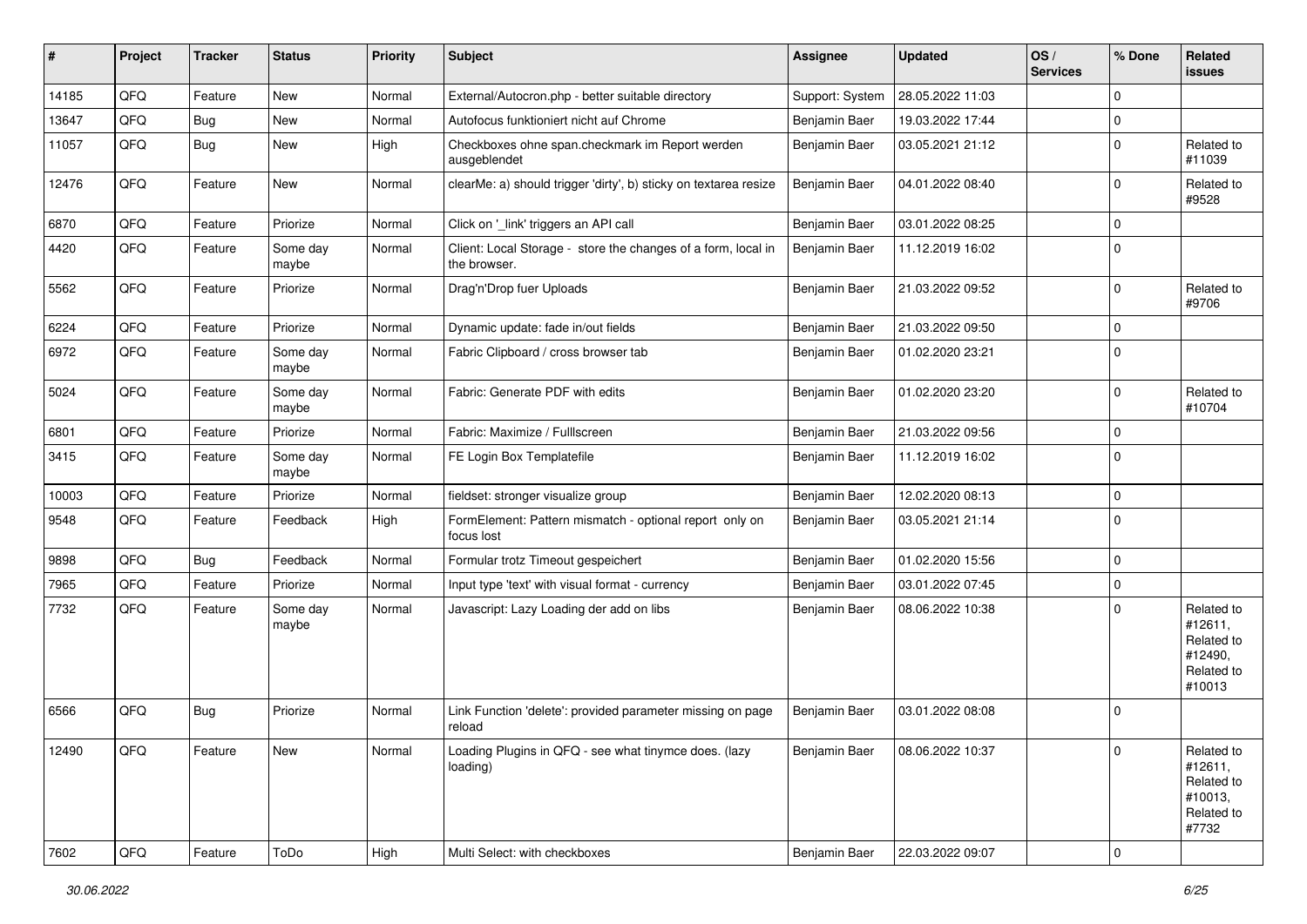| ∦     | Project | Tracker    | <b>Status</b>     | <b>Priority</b> | <b>Subject</b>                                                                                                                                           | Assignee            | <b>Updated</b>   | OS/<br><b>Services</b> | % Done      | Related<br>issues    |
|-------|---------|------------|-------------------|-----------------|----------------------------------------------------------------------------------------------------------------------------------------------------------|---------------------|------------------|------------------------|-------------|----------------------|
| 2063  | QFQ     | Bug        | Some day<br>maybe | Normal          | Pills auf 'inaktiv' setzen falls keine Element auf dem Pill<br>sichtbar sind.                                                                            | Benjamin Baer       | 11.12.2019 16:03 |                        | $\Omega$    | Related to<br>#3752  |
| 12556 | QFQ     | Feature    | <b>New</b>        | Normal          | Pills Title: colored = static or dynamic on allrequiredgiven                                                                                             | Benjamin Baer       | 19.03.2022 17:49 |                        | $\Omega$    |                      |
| 9135  | QFQ     | Feature    | Priorize          | Normal          | Progress Bar generic / replace old hourglass download<br>popup                                                                                           | Benjamin Baer       | 03.01.2022 07:43 |                        | $\Omega$    |                      |
| 5389  | QFQ     | Feature    | Some day<br>maybe | Normal          | QFQ Design: Multline label / note                                                                                                                        | Benjamin Baer       | 01.02.2020 23:19 |                        | $\Omega$    |                      |
| 6140  | QFQ     | Bug        | Priorize          | Normal          | QFQ DnD Sort: Locked fields                                                                                                                              | Benjamin Baer       | 21.03.2022 09:56 |                        | $\mathbf 0$ |                      |
| 3692  | QFQ     | Feature    | Some day<br>maybe | Normal          | QFQ Webseite                                                                                                                                             | Benjamin Baer       | 11.12.2019 16:02 |                        | $\Omega$    | Related to<br>#5033  |
| 13528 | QFQ     | Bug        | New               | Normal          | qfq.io > releases: es wird kein neues Release angelegt                                                                                                   | Benjamin Baer       | 19.03.2022 17:46 |                        | $\Omega$    |                      |
| 11237 | QFQ     | Bug        | <b>New</b>        | High            | Radiobutton / parameter.buttonClass= btn-default - kein dirty<br>Trigger                                                                                 | Benjamin Baer       | 03.05.2021 21:12 |                        | $\Omega$    | Related to<br>#10766 |
| 9535  | QFQ     | Bug        | Feedback          | Normal          | Report:  AS ' vertical' - column to wide - vertical >> rot45,<br>rot <sub>90</sub>                                                                       | Benjamin Baer       | 01.02.2020 15:56 |                        | $\Omega$    |                      |
| 4454  | QFQ     | Bug        | Some day<br>maybe | Normal          | Required Elements: multiple elements in a row - whole row<br>marked if only one input is empty.                                                          | Benjamin Baer       | 01.02.2020 23:20 |                        | $\Omega$    |                      |
| 5366  | QFQ     | Feature    | Priorize          | Normal          | Saving with keyboard shortcuts                                                                                                                           | Benjamin Baer       | 21.03.2022 09:47 |                        | $\Omega$    |                      |
| 7730  | QFQ     | Feature    | Priorize          | Normal          | SELECT Box: title in between                                                                                                                             | Benjamin Baer       | 01.02.2020 23:22 |                        | $\Omega$    |                      |
| 9130  | QFQ     | Feature    | Some day<br>maybe | Normal          | tablesorter: Automatic Row numbering / Zeilenummer                                                                                                       | Benjamin Baer       | 01.02.2020 23:22 |                        | $\Omega$    |                      |
| 6970  | QFQ     | Feature    | Some day<br>maybe | Normal          | tablesorter: default fuer 'sortReset' aendern von 'Ctrl' zu 'Alt'                                                                                        | Benjamin Baer       | 01.02.2020 23:21 |                        | $\mathbf 0$ |                      |
| 4398  | QFQ     | Bug        | Some day<br>maybe | Normal          | Typeahead: mouse click in a prefilled input opens a single<br>item dropdown with the current value - click on it seems to<br>set the value, not the key. | Benjamin Baer       | 01.02.2020 23:20 |                        | $\Omega$    | Related to<br>#4457  |
| 4457  | QFQ     | <b>Bug</b> | Priorize          | Normal          | typeahead: pressing return to select an item, saves the form<br>and closes the form.                                                                     | Benjamin Baer       | 03.01.2022 08:01 |                        | $\Omega$    | Related to<br>#4398  |
| 2665  | QFQ     | Bug        | Priorize          | Normal          | Dynamic Update funktioniert nicht, wenn beim<br>entsprechenden FormElement eine size angegeben ist.                                                      | Benjamin Baer       | 03.01.2022 08:12 |                        | 30          |                      |
| 8522  | QFQ     | Feature    | Some day<br>maybe | Normal          | build QFQ - npm warnings                                                                                                                                 | Benjamin Baer       | 01.02.2020 23:19 |                        | 50          |                      |
| 5576  | QFQ     | <b>Bug</b> | New               | Normal          | Using MySQL 'DROP' requires privilege - wich is not really<br>necessary.                                                                                 | <b>Carsten Rose</b> | 01.02.2020 23:21 |                        | $\Omega$    |                      |
| 4651  | QFQ     | Bug        | Some day<br>maybe | Normal          | 'Loading document" Modal wird angezeigt bei uzhcd type=2<br>Ansicht                                                                                      | <b>Carsten Rose</b> | 01.02.2020 23:20 |                        | $\Omega$    |                      |
| 5942  | QFQ     | Feature    | Priorize          | Normal          | "L' and 'type': append to links, generate via 'link' by using 'u:"                                                                                       | <b>Carsten Rose</b> | 01.02.2020 10:13 |                        | $\Omega$    |                      |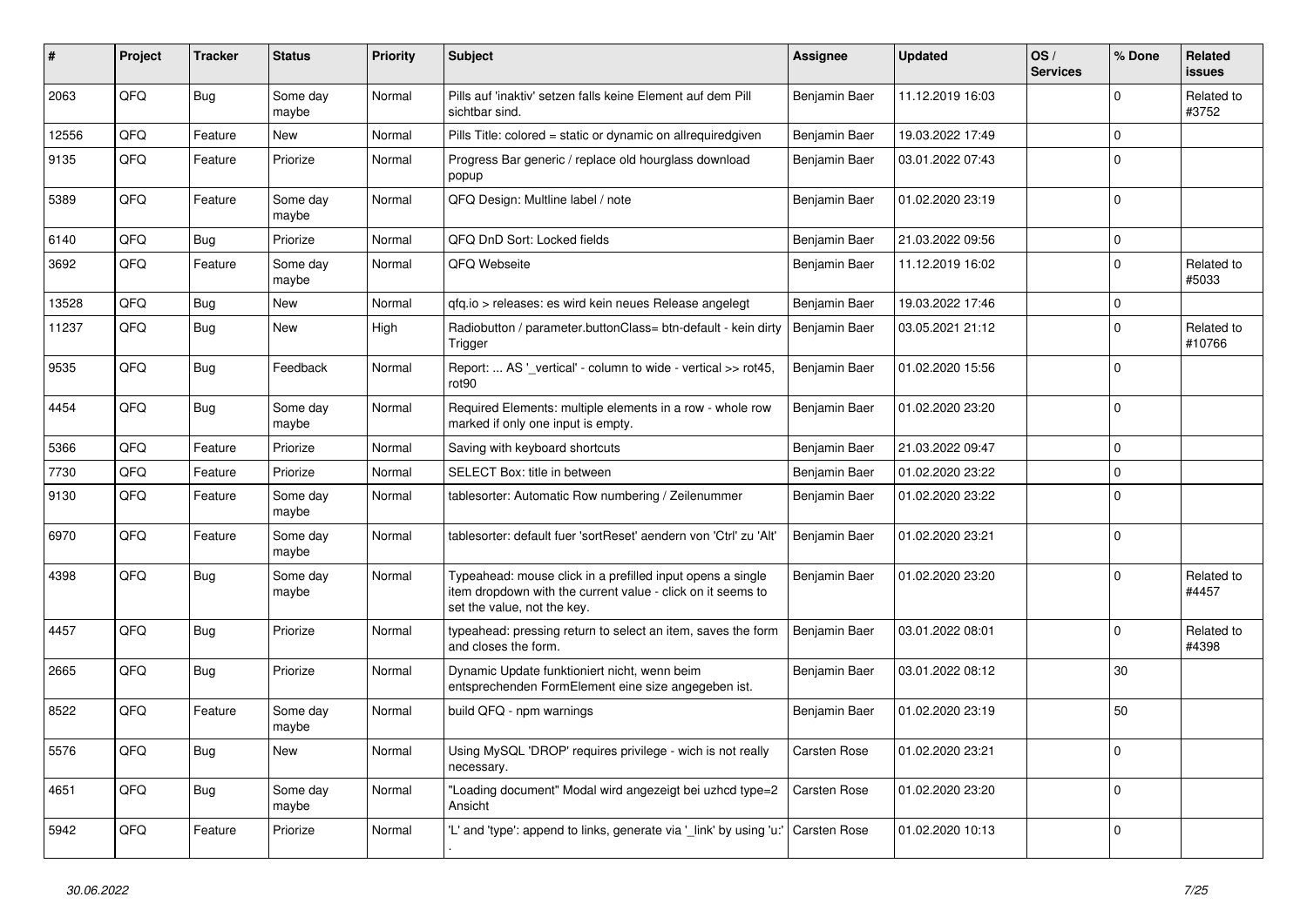| ∦     | Project | <b>Tracker</b> | <b>Status</b>     | <b>Priority</b> | <b>Subject</b>                                                                                                                               | Assignee            | <b>Updated</b>   | OS/<br><b>Services</b> | % Done   | Related<br>issues                             |
|-------|---------|----------------|-------------------|-----------------|----------------------------------------------------------------------------------------------------------------------------------------------|---------------------|------------------|------------------------|----------|-----------------------------------------------|
| 5768  | QFQ     | Bug            | Some day<br>maybe | Normal          | {{pageLanguage:T}}' missing if QFQ is called via api                                                                                         | <b>Carsten Rose</b> | 01.02.2020 23:19 |                        | $\Omega$ |                                               |
| 4092  | QFQ     | Bug            | Some day<br>maybe | Normal          | 1) Logging verbessern wann welches FE warum ausgefuehrt<br>wird, 2) Documentation: Best Practice Template Group                              | <b>Carsten Rose</b> | 01.02.2020 23:19 |                        | $\Omega$ | Related to<br>#3504                           |
| 3267  | QFQ     | Feature        | Some day<br>maybe | Normal          | 2 Forms auf einer Seite: real + Read only                                                                                                    | <b>Carsten Rose</b> | 11.12.2019 16:03 |                        | $\Omega$ |                                               |
| 12269 | QFQ     | Feature        | <b>New</b>        | Normal          | 2FA - Login                                                                                                                                  | <b>Carsten Rose</b> | 03.05.2021 20:45 |                        | $\Omega$ |                                               |
| 5548  | QFQ     | Feature        | Some day<br>maybe | Normal          | 801 Textfiles/Scriptfiles als Thumbnail                                                                                                      | <b>Carsten Rose</b> | 07.03.2022 16:26 |                        | $\Omega$ |                                               |
| 12544 | QFQ     | Feature        | <b>New</b>        | High            | a) ' AS _link' new also as ' AS _format', b) sortierung via<br>'display: none;', c) ' format' benoeitgt nicht zwingend<br>u/U/p/m/z/d        | <b>Carsten Rose</b> | 14.12.2021 16:03 |                        | $\Omega$ |                                               |
| 3666  | QFQ     | Feature        | Some day<br>maybe | Normal          | a) Performance Messung: mysql_real_escape_string() im<br>Vergleich zu str_replace(), b) doppeltes Aufrufen von<br>mysql real escape string() | <b>Carsten Rose</b> | 11.12.2019 16:02 |                        | $\Omega$ |                                               |
| 3942  | QFQ     | Feature        | Some day<br>maybe | Normal          | Action Elemente: neu generierte IDs via FE weitergeben                                                                                       | <b>Carsten Rose</b> | 11.12.2019 16:03 |                        | $\Omega$ | Related to<br>#3941                           |
| 12412 | QFQ     | Feature        | <b>New</b>        | Normal          | Action/Escape qualifier 'e' (empty), '0': if given, an empty<br>string (or '0') will be treated as 'not found'                               | <b>Carsten Rose</b> | 08.05.2021 09:40 |                        | $\Omega$ | Related to<br>#12413.<br>Related to<br>#10012 |
| 5131  | QFQ     | Feature        | <b>New</b>        | Normal          | Activate Spin Gear ('wait/busy' indicator) via LINK attribute                                                                                | Carsten Rose        | 01.02.2020 23:21 |                        | $\Omega$ |                                               |
| 7342  | QFQ     | Feature        | <b>New</b>        | Normal          | add content $=$ hide this                                                                                                                    | Carsten Rose        | 01.02.2020 23:21 |                        | $\Omega$ |                                               |
| 10979 | QFQ     | Feature        | New               | Normal          | Ajax Calls an API - dataReport                                                                                                               | Carsten Rose        | 11.05.2022 12:15 |                        | $\Omega$ |                                               |
| 8962  | QFQ     | Feature        | New               | High            | allow for form fields with identical names                                                                                                   | Carsten Rose        | 03.05.2021 21:14 |                        | $\Omega$ |                                               |
| 9281  | QFQ     | Bug            | Some day<br>maybe | Normal          | Allow STRICT TRANS TABLES                                                                                                                    | Carsten Rose        | 02.01.2021 18:43 |                        | $\Omega$ |                                               |
| 3848  | QFQ     | Feature        | Some day<br>maybe | High            | Antivirus check fuer Upload files in qfq?                                                                                                    | Carsten Rose        | 03.05.2021 21:14 |                        | $\Omega$ | Related to<br>#4131                           |
| 12119 | QFQ     | Feature        | <b>New</b>        | Normal          | AS paged: error message missing if there ist no 'r' argument.                                                                                | <b>Carsten Rose</b> | 03.05.2021 20:51 |                        | $\Omega$ |                                               |
| 14077 | QFQ     | Bug            | <b>New</b>        | Normal          | As link: Attribute 'class' missing by r:1 and r:3 - but should<br>set                                                                        | <b>Carsten Rose</b> | 28.05.2022 11:02 |                        | $\Omega$ | Related to<br>#5342,<br>Related to<br>#4343   |
| 14233 | QFQ     | Bug            | <b>New</b>        | Normal          | AS _link: question - HTML is not rendered                                                                                                    | <b>Carsten Rose</b> | 28.05.2022 11:02 |                        | $\Omega$ |                                               |
| 3947  | QFQ     | Feature        | Some day<br>maybe | Normal          | Attack detectect: logout current user                                                                                                        | Carsten Rose        | 11.12.2019 16:03 |                        | $\Omega$ | Related to<br>#5458,<br>Related to<br>#6299   |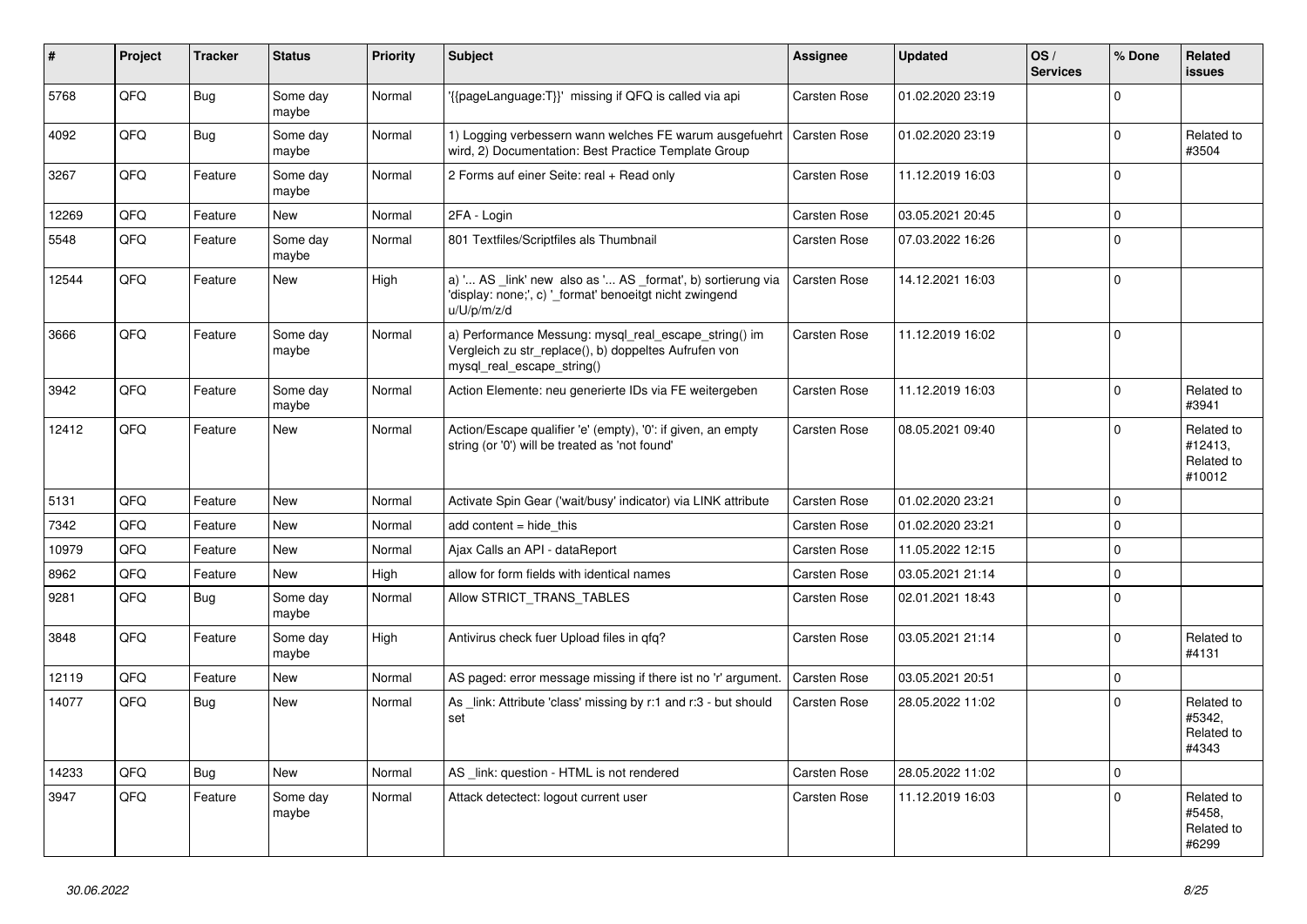| $\pmb{\sharp}$ | Project | <b>Tracker</b> | <b>Status</b>     | <b>Priority</b> | <b>Subject</b>                                                                                       | Assignee            | <b>Updated</b>   | OS/<br><b>Services</b> | % Done      | Related<br><b>issues</b>                      |
|----------------|---------|----------------|-------------------|-----------------|------------------------------------------------------------------------------------------------------|---------------------|------------------|------------------------|-------------|-----------------------------------------------|
| 4250           | QFQ     | Feature        | <b>New</b>        | Normal          | AutoCron in QFQ via PHP                                                                              | Carsten Rose        | 01.02.2020 23:21 |                        | $\Omega$    | Related to<br>#3292,<br>Related to<br>#3291   |
| 12146          | QFQ     | Feature        | <b>New</b>        | Normal          | Autocron Job: Anzeigen wann der naechste Job ausgefuehrt<br>wird, resp das er nicht ausgefuehrt wird | Carsten Rose        | 15.03.2021 15:23 |                        | $\mathbf 0$ |                                               |
| 3291           | QFQ     | Feature        | Some day<br>maybe | Normal          | AutoCron websiteToken                                                                                | <b>Carsten Rose</b> | 11.12.2019 16:02 |                        | $\mathbf 0$ | Related to<br>#4250                           |
| 8431           | QFQ     | Bug            | <b>New</b>        | High            | autocron.php with wrong path                                                                         | <b>Carsten Rose</b> | 03.05.2021 21:14 |                        | $\mathbf 0$ |                                               |
| 7452           | QFQ     | Feature        | Some day<br>maybe | Normal          | automate deployment new QFQ version                                                                  | <b>Carsten Rose</b> | 16.09.2021 15:10 |                        | $\mathbf 0$ |                                               |
| 12452          | QFQ     | Feature        | Priorize          | Normal          | BaseURL: alsways with '/' at the end                                                                 | Carsten Rose        | 19.06.2022 13:45 |                        | $\Omega$    | Related to<br>#10782                          |
| 9346           | QFQ     | Feature        | Priorize          | Normal          | beforeSave: check if an upload is given                                                              | <b>Carsten Rose</b> | 11.06.2021 21:18 |                        | $\mathbf 0$ |                                               |
| 3782           | QFQ     | Bug            | Priorize          | Normal          | Bei fehlerhafter Eingabe (z.B. Datum) sollte das erwartete<br>Format angezeigt werden                | Carsten Rose        | 01.02.2020 10:13 |                        | $\Omega$    |                                               |
| 12546          | QFQ     | <b>Bug</b>     | Feedback          | Normal          | Branch 'Development' - Unit Tests mit dirty workaround<br>angepasst                                  | <b>Carsten Rose</b> | 19.03.2022 17:48 |                        | $\mathbf 0$ |                                               |
| 8520           | QFQ     | Feature        | Some day<br>maybe | Normal          | Bring QFQ to Composer                                                                                | <b>Carsten Rose</b> | 16.09.2021 15:10 |                        | $\mathbf 0$ |                                               |
| 11893          | QFQ     | Feature        | New               | High            | Broken SIP: a) only report one time, b) only report in main<br>column                                | <b>Carsten Rose</b> | 12.05.2021 12:13 |                        | $\Omega$    | Related to<br>#12532,<br>Related to<br>#14187 |
| 9958           | QFQ     | <b>Bug</b>     | Priorize          | Normal          | Broken subrecord query: no error message                                                             | Carsten Rose        | 05.02.2021 15:15 |                        | $\mathbf 0$ |                                               |
| 9177           | QFQ     | Bug            | <b>New</b>        | Normal          | Bug? QFQ tries to save an action FE, which has real<br>existing column name                          | Carsten Rose        | 01.02.2020 23:22 |                        | $\Omega$    |                                               |
| 10716          | QFQ     | Feature        | Some day<br>maybe | Normal          | Business Logic mit Externen Skripten                                                                 | <b>Carsten Rose</b> | 16.09.2021 15:10 |                        | $\mathbf 0$ | Related to<br>#10713,<br>Related to<br>#8217  |
| 9781           | QFQ     | Feature        | <b>New</b>        | Normal          | Button: CSS class to make buttons smaller                                                            | Carsten Rose        | 01.02.2020 23:22 |                        | $\mathbf 0$ |                                               |
| 13467          | QFQ     | Feature        | <b>New</b>        | Normal          | ChangeLog Generator                                                                                  | <b>Carsten Rose</b> | 19.03.2022 17:46 |                        | $\mathbf 0$ | Related to<br>#11460                          |
| 13451          | QFQ     | Bug            | <b>New</b>        | Normal          | Character Counter / Max Character: Problem in Safari                                                 | <b>Carsten Rose</b> | 15.04.2022 17:18 |                        | $\mathbf 0$ |                                               |
| 12474          | QFQ     | Feature        | <b>New</b>        | Normal          | Check BaseConfigURL if it is given and the the last char is '/'                                      | Carsten Rose        | 03.05.2021 20:45 |                        | $\mathbf 0$ |                                               |
| 9669           | QFQ     | <b>Bug</b>     | Some day<br>maybe | Normal          | Checkbox / Template Group: radio/checkbox visible broken<br>after 'add'                              | Carsten Rose        | 16.06.2021 13:47 |                        | $\mathbf 0$ | Related to<br>#8091                           |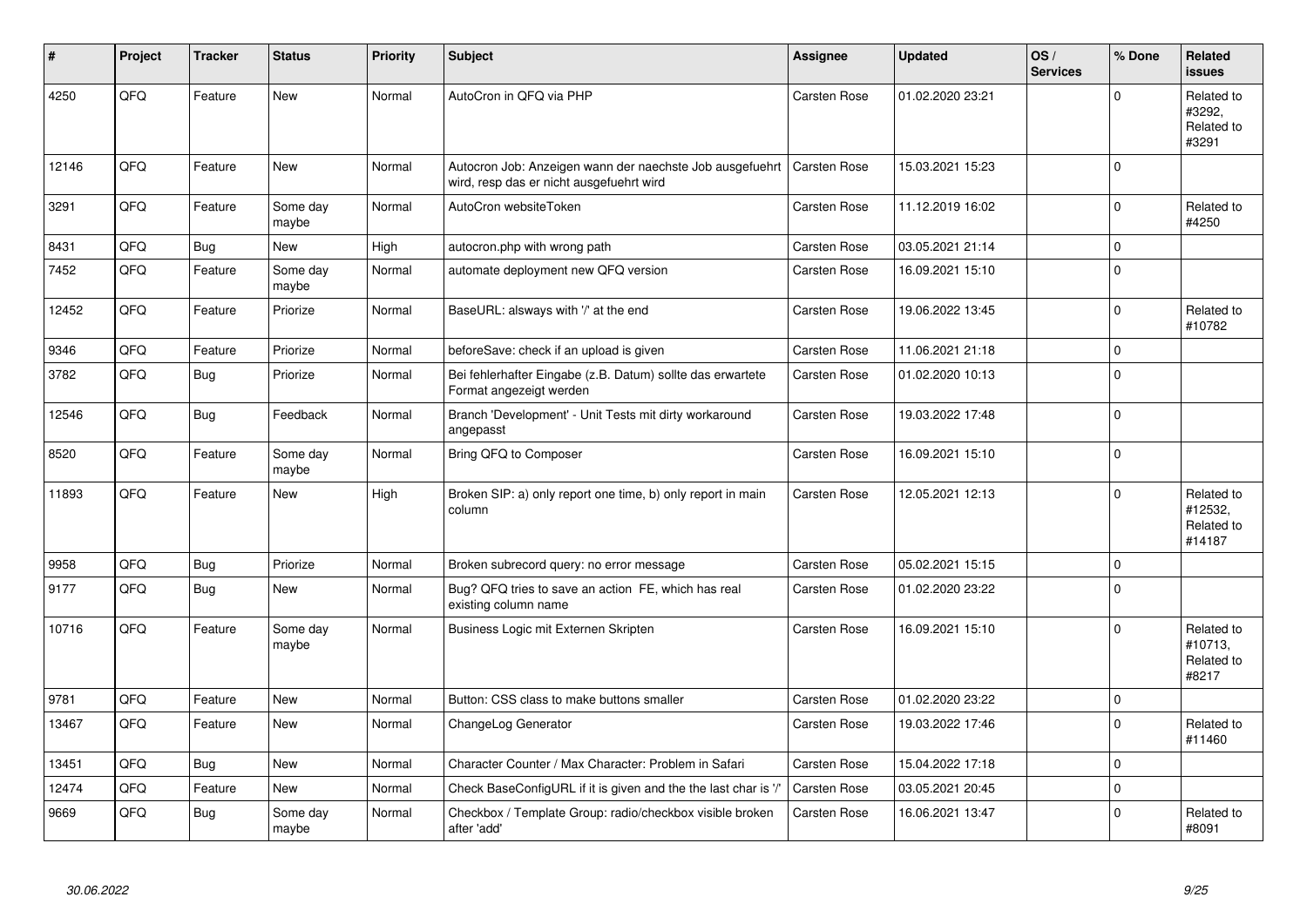| ∦     | Project | <b>Tracker</b> | <b>Status</b>              | <b>Priority</b> | Subject                                                                                                                       | <b>Assignee</b>     | <b>Updated</b>   | OS/<br><b>Services</b> | % Done      | Related<br>issues                               |
|-------|---------|----------------|----------------------------|-----------------|-------------------------------------------------------------------------------------------------------------------------------|---------------------|------------------|------------------------|-------------|-------------------------------------------------|
| 11752 | QFQ     | Bug            | <b>New</b>                 | Normal          | checkbox renders multiple input elements with same name                                                                       | Carsten Rose        | 17.12.2020 14:58 |                        | 0           | Related to<br>#11750                            |
| 12163 | QFQ     | Feature        | New                        | Normal          | Checkbox: table wrap                                                                                                          | <b>Carsten Rose</b> | 03.05.2021 20:51 |                        | $\mathbf 0$ |                                                 |
| 6715  | QFQ     | Feature        | Some day<br>maybe          | Normal          | Code-Refactoring: dbArray vereinheitlichen                                                                                    | Carsten Rose        | 11.12.2019 16:02 |                        | $\Omega$    |                                                 |
| 7102  | QFQ     | Feature        | <b>New</b>                 | Normal          | Comment sign in report: '#' and '--'                                                                                          | <b>Carsten Rose</b> | 01.02.2020 23:21 |                        | $\Omega$    |                                                 |
| 4279  | QFQ     | Bug            | Some day<br>maybe          | High            | config.linkVars lost                                                                                                          | Carsten Rose        | 03.05.2021 21:14 |                        | $\mathbf 0$ |                                                 |
| 3349  | QFQ     | Bug            | Some day<br>maybe          | Normal          | config.qfq.ini: a) vertraegt keine '=' im Value (z.B. Passwort),<br>b) Values sollten in ticks einschliessbar sein (spaces, ) | <b>Carsten Rose</b> | 11.12.2019 16:02 |                        | $\mathbf 0$ |                                                 |
| 8082  | QFQ     | Feature        | Priorize                   | High            | Contact form without saving record                                                                                            | <b>Carsten Rose</b> | 07.12.2021 15:20 |                        | $\Omega$    | Related to<br>#8587,<br><b>Blocks</b><br>#11850 |
| 12714 | QFQ     | Bug            | <b>New</b>                 | Normal          | Conversion of GIF to PDF broken when GIF contains Alpha.                                                                      | <b>Carsten Rose</b> | 19.03.2022 17:49 |                        | $\mathbf 0$ |                                                 |
| 4650  | QFQ     | Feature        | Some day<br>maybe          | Normal          | Convert html to doc/rtf                                                                                                       | <b>Carsten Rose</b> | 01.02.2020 23:20 |                        | $\Omega$    | Related to<br>#10704                            |
| 12327 | QFQ     | Bug            | New                        | Normal          | Copy to clipboard: Glyphicon can not be changed                                                                               | <b>Carsten Rose</b> | 27.12.2021 17:59 |                        | $\mathbf 0$ |                                                 |
| 12330 | QFQ     | Feature        | <b>New</b>                 | Normal          | Copy to input field / text area / TinyMCE                                                                                     | Carsten Rose        | 07.04.2021 09:01 |                        | $\Omega$    |                                                 |
| 8089  | QFQ     | Feature        | <b>New</b>                 | Normal          | Copy/Paste for FormElements                                                                                                   | <b>Carsten Rose</b> | 01.02.2020 23:22 |                        | $\Omega$    |                                                 |
| 13843 | QFQ     | Feature        | New                        | Normal          | Create JWT via QFQ                                                                                                            | <b>Carsten Rose</b> | 19.03.2022 17:42 |                        | $\mathbf 0$ |                                                 |
| 13841 | QFQ     | Feature        | New                        | Normal          | Create PDF via iText - evaluate                                                                                               | <b>Carsten Rose</b> | 19.03.2022 17:42 |                        | $\Omega$    |                                                 |
| 9136  | QFQ     | Feature        | New                        | Normal          | Create ZIP files with dynamic PDFs                                                                                            | <b>Carsten Rose</b> | 01.02.2020 23:22 |                        | $\mathbf 0$ |                                                 |
| 3990  | QFQ     | Feature        | Some day<br>maybe          | High            | custom class definition: add space automatically                                                                              | <b>Carsten Rose</b> | 03.05.2021 21:14 |                        | $\Omega$    |                                                 |
| 12337 | QFQ     | Feature        | Some day<br>maybe          | Normal          | Database.php: better caching                                                                                                  | <b>Carsten Rose</b> | 16.09.2021 15:10 |                        | $\Omega$    |                                                 |
| 3130  | QFQ     | Bug            | Some day<br>maybe          | Normal          | Debug Info's nicht korrekt nach 'New > Save'.                                                                                 | <b>Carsten Rose</b> | 11.12.2019 16:03 |                        | $\Omega$    | Related to<br>#3253                             |
| 3331  | QFQ     | Feature        | Some day<br>maybe          | Normal          | Default Tooltip fuer _page? Links: mit Form und Record ID                                                                     | <b>Carsten Rose</b> | 11.12.2019 16:02 |                        | $\Omega$    |                                                 |
| 9348  | QFQ     | Feature        | New                        | Normal          | defaultThumbnailSize: pre render thumbnails                                                                                   | Carsten Rose        | 12.06.2021 09:05 |                        | 0           |                                                 |
| 13566 | QFQ     | Feature        | Ready to sync<br>(develop) | Normal          | Delete config-example.qfq.php file                                                                                            | Carsten Rose        | 23.12.2021 09:25 |                        | $\mathbf 0$ |                                                 |
| 7630  | QFQ     | Feature        | Priorize                   | Normal          | detailed error message for simple upload                                                                                      | Carsten Rose        | 01.02.2020 10:13 |                        | $\mathbf 0$ |                                                 |
| 7481  | QFQ     | Feature        | <b>New</b>                 | Normal          | Detect 'BaseUrl' automatically                                                                                                | Carsten Rose        | 01.02.2020 23:21 |                        | 0           |                                                 |
| 12503 | QFQ     | Feature        | Priorize                   | Normal          | Detect dangerous UPDATE statement with missing WHERE                                                                          | <b>Carsten Rose</b> | 05.05.2021 22:09 |                        | $\mathbf 0$ |                                                 |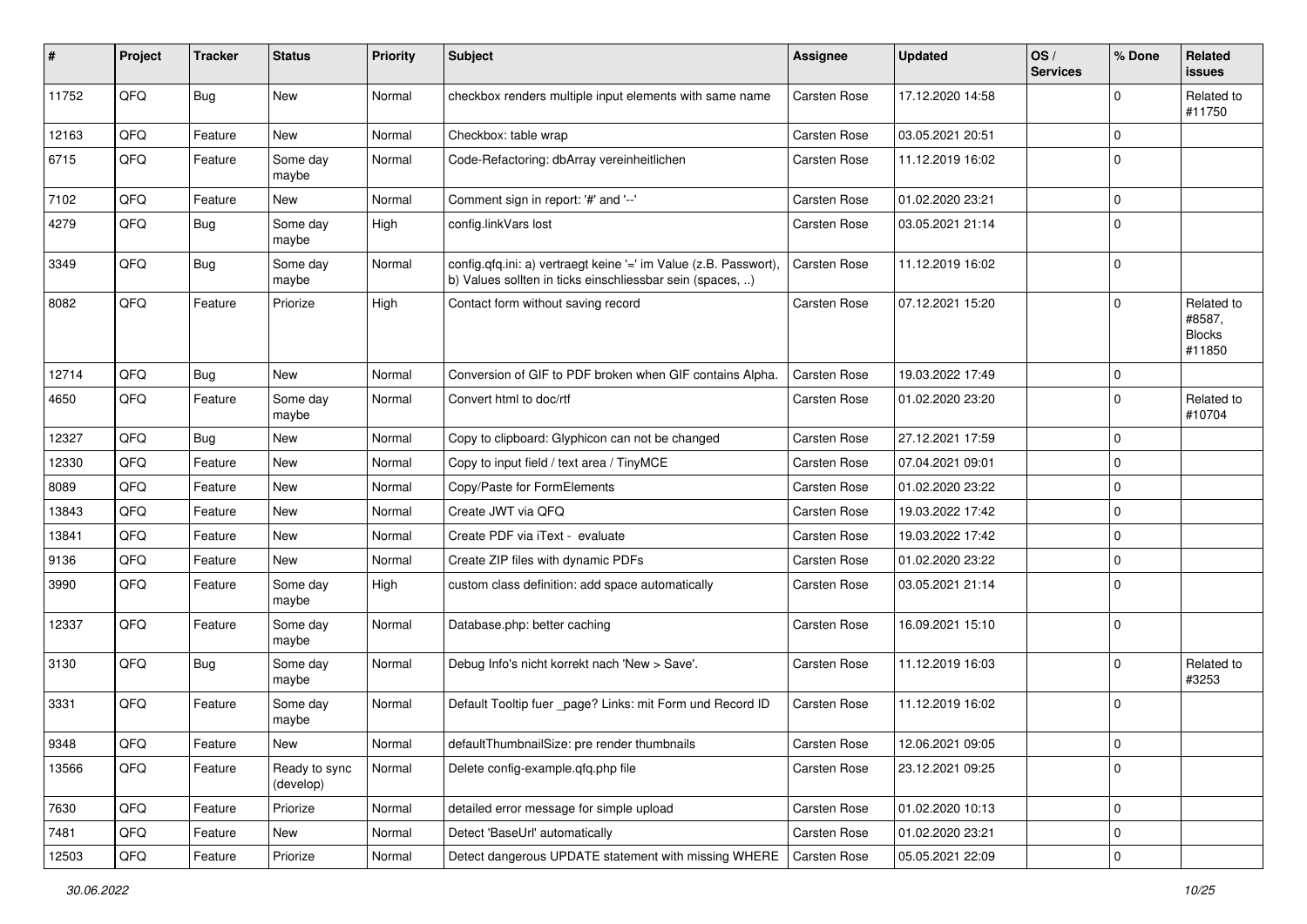| #     | Project | <b>Tracker</b> | <b>Status</b>     | <b>Priority</b> | <b>Subject</b>                                                                                                     | <b>Assignee</b>     | <b>Updated</b>   | OS/<br><b>Services</b> | % Done      | Related<br>issues    |
|-------|---------|----------------|-------------------|-----------------|--------------------------------------------------------------------------------------------------------------------|---------------------|------------------|------------------------|-------------|----------------------|
| 3273  | QFQ     | Feature        | Some day<br>maybe | Low             | Dirty Flag in Form                                                                                                 | Carsten Rose        | 11.12.2019 16:02 |                        | $\Omega$    |                      |
| 3458  | QFQ     | Feature        | Some day<br>maybe | Normal          | Display 'Edit Form Element'-Checkbox on form: should<br>depend on FE Group                                         | <b>Carsten Rose</b> | 11.12.2019 16:02 |                        | $\mathbf 0$ | Related to<br>#3447  |
| 8892  | QFQ     | Feature        | Some day<br>maybe | Normal          | Display and Edit SQL Comments in Form Editor                                                                       | <b>Carsten Rose</b> | 11.12.2019 16:01 |                        | $\Omega$    |                      |
| 13460 | QFQ     | <b>Bug</b>     | <b>New</b>        | Normal          | Doc: Password set/reset  password should not processed<br>with 'html encode'                                       | <b>Carsten Rose</b> | 19.03.2022 17:46 |                        | $\mathbf 0$ |                      |
| 8894  | QFQ     | Feature        | Some day<br>maybe | Normal          | Documentation Tags Usable in QFQ Application                                                                       | <b>Carsten Rose</b> | 11.12.2019 16:01 |                        | $\mathbf 0$ |                      |
| 3905  | QFQ     | Feature        | Some day<br>maybe | Normal          | Documentation: Best Practice anhand eines Online<br>Bewerbungstools                                                | <b>Carsten Rose</b> | 11.12.2019 16:03 |                        | $\Omega$    |                      |
| 12109 | QFQ     | Feature        | <b>New</b>        | Normal          | Donwload Link: Plain, SIP, Persistent Link, Peristent SIP -<br>new notation                                        | <b>Carsten Rose</b> | 03.05.2021 20:45 |                        | $\Omega$    | Related to<br>#12085 |
| 4293  | QFQ     | Bug            | Some day<br>maybe | Normal          | Download broken if token 'd:' is missing - but no error<br>message                                                 | Carsten Rose        | 11.12.2019 16:03 |                        | $\Omega$    | Related to<br>#7514  |
| 5221  | QFQ     | Bug            | <b>New</b>        | High            | Download Dialog: Bleibt stehen in FF wenn Datei<br>automatisch gespeichert wird.                                   | Carsten Rose        | 03.05.2021 21:14 |                        | 0           |                      |
| 10996 | QFQ     | Feature        | <b>New</b>        | Normal          | Download video via sip: no seek                                                                                    | <b>Carsten Rose</b> | 12.08.2020 14:18 |                        | 0           |                      |
| 6292  | QFQ     | Feature        | New               | Normal          | Download: File speichern mit Hash aber original Filename in<br>der Datenbank vermerken fuer Downloads              | <b>Carsten Rose</b> | 01.02.2020 23:21 |                        | $\Omega$    |                      |
| 7217  | QFQ     | Feature        | Priorize          | Normal          | Download: notice User if `_sip=?` is missing                                                                       | <b>Carsten Rose</b> | 01.02.2020 10:13 |                        | $\mathbf 0$ |                      |
| 12603 | QFQ     | Feature        | New               | Normal          | Dropdown (Select), Radio, checkbox:<br>itemListAlways={{!SELECT key, value}}                                       | <b>Carsten Rose</b> | 19.03.2022 17:47 |                        | $\mathbf 0$ |                      |
| 10119 | QFQ     | Feature        | New               | Normal          | Dropdown (selectlist) & Type Ahead: format and catagorize<br>list                                                  | <b>Carsten Rose</b> | 07.05.2020 09:36 |                        | 0           |                      |
| 2995  | QFQ     | Feature        | Some day<br>maybe | Normal          | Dropdown JQuery Plugin: 'chosen' - Moeglichkeit um Select<br>Listen mehr Funktion zu geben. Kein Bootstrap noetig. | <b>Carsten Rose</b> | 11.12.2019 16:03 |                        | $\Omega$    |                      |
| 9975  | QFQ     | Bug            | Priorize          | Normal          | Dropdown Menu: 'r:3' broken                                                                                        | <b>Carsten Rose</b> | 01.02.2020 10:13 |                        | $\mathbf 0$ |                      |
| 12670 | QFQ     | Bug            | <b>New</b>        | High            | Dropdown-Menu classes können nicht mehr angegeben<br>werden                                                        | <b>Carsten Rose</b> | 07.12.2021 17:19 |                        | $\Omega$    |                      |
| 4869  | QFQ     | Feature        | Some day<br>maybe | Normal          | Dynamic Update (show, hide, readonly?, required?) for<br><b>Template Group Elements</b>                            | Carsten Rose        | 01.02.2020 23:19 |                        | $\Omega$    | Related to<br>#4865  |
| 4583  | QFQ     | <b>Bug</b>     | Some day<br>maybe | Normal          | Dynamic Update bei TypeAhead Feldern                                                                               | Carsten Rose        | 01.02.2020 23:19 |                        | $\mathbf 0$ |                      |
| 3216  | QFQ     | Feature        | Some day<br>maybe | Normal          | dynamic update für checkbox label2                                                                                 | Carsten Rose        | 11.12.2019 16:03 |                        | $\mathbf 0$ | Related to<br>#2081  |
| 11504 | QFG     | Feature        | New               | Normal          | Dynamic Update: Button text update for 'Save',' Close' &<br>'Delete'                                               | Carsten Rose        | 12.11.2020 23:44 |                        | $\mathbf 0$ |                      |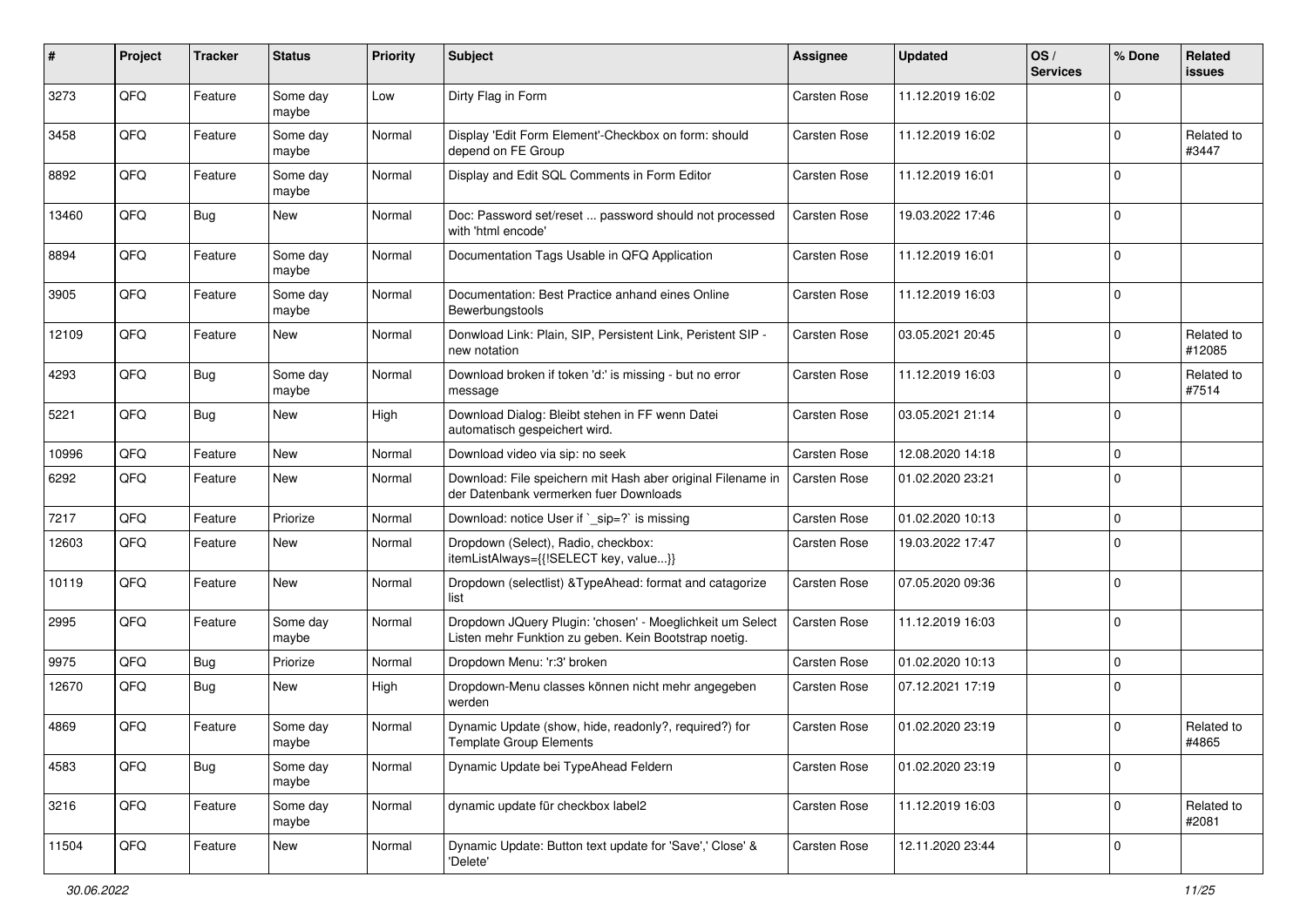| ∦     | Project | Tracker    | <b>Status</b>     | <b>Priority</b> | <b>Subject</b>                                                                                                          | Assignee            | <b>Updated</b>   | OS/<br><b>Services</b> | % Done      | Related<br>issues         |
|-------|---------|------------|-------------------|-----------------|-------------------------------------------------------------------------------------------------------------------------|---------------------|------------------|------------------------|-------------|---------------------------|
| 3811  | QFQ     | Bug        | Some day<br>maybe | Normal          | Dynamic Update: extraButtonInfo - Text aktualisieren                                                                    | <b>Carsten Rose</b> | 11.12.2019 16:03 |                        | $\Omega$    | Related to<br>#11517      |
| 8106  | QFQ     | Bug        | Some day<br>maybe | Normal          | Dynamic Update: Feld kann nicht auf empty zurückgesetzt<br>werden                                                       | <b>Carsten Rose</b> | 11.12.2019 16:01 |                        | $\Omega$    |                           |
| 4082  | QFQ     | Feature    | <b>New</b>        | Normal          | Dynamic Update: modeSql - useful default                                                                                | <b>Carsten Rose</b> | 01.02.2020 23:22 |                        | $\Omega$    |                           |
| 3682  | QFQ     | Bug        | Some day<br>maybe | Normal          | Dynamic update: Radio buttons                                                                                           | Carsten Rose        | 11.12.2019 16:02 |                        | $\mathbf 0$ |                           |
| 7002  | QFQ     | Bug        | New               | Normal          | Dynamic Update: row does not disappear / appear                                                                         | <b>Carsten Rose</b> | 01.02.2020 23:22 |                        | $\Omega$    |                           |
| 7109  | QFQ     | Feature    | <b>New</b>        | Normal          | Dynamic Updates: row/element hide                                                                                       | <b>Carsten Rose</b> | 01.02.2020 23:22 |                        | $\Omega$    | Has<br>duplicate<br>#4081 |
| 11460 | QFQ     | Feature    | <b>New</b>        | Normal          | Easier creation of changelog: gitchangelog                                                                              | <b>Carsten Rose</b> | 12.06.2021 10:20 |                        | $\Omega$    | Related to<br>#13467      |
| 9783  | QFQ     | Bug        | <b>New</b>        | Normal          | Email with special characters                                                                                           | <b>Carsten Rose</b> | 01.02.2020 23:22 |                        | $\Omega$    |                           |
| 3864  | QFQ     | Feature    | <b>New</b>        | Normal          | Encrypt / decrypt field                                                                                                 | <b>Carsten Rose</b> | 08.03.2021 18:08 |                        | $\mathbf 0$ |                           |
| 5579  | QFQ     | Feature    | Some day<br>maybe | Normal          | Enhance Doc / Presentation: variable type 'link column type'                                                            | <b>Carsten Rose</b> | 01.02.2020 23:19 |                        | $\Omega$    |                           |
| 8585  | QFQ     | Feature    | Priorize          | Normal          | Enhance Error message for 'unknown form'                                                                                | <b>Carsten Rose</b> | 01.02.2020 10:13 |                        | $\Omega$    |                           |
| 6250  | QFQ     | Feature    | In Progress       | Normal          | Enhance layout: a) Subrecord, b) Subrecord-Title                                                                        | <b>Carsten Rose</b> | 01.02.2020 23:22 |                        | $\Omega$    | Related to<br>#5391       |
| 9013  | QFQ     | <b>Bug</b> | <b>New</b>        | Normal          | Error in Twig template not handled                                                                                      | <b>Carsten Rose</b> | 20.10.2021 13:43 |                        | $\mathbf 0$ |                           |
| 6677  | QFQ     | Bug        | <b>New</b>        | Normal          | Error message FE Action Element: no/wrong FE reference<br>who cause the problem.                                        | <b>Carsten Rose</b> | 01.02.2020 23:21 |                        | $\Omega$    |                           |
| 7547  | QFQ     | Bug        | <b>New</b>        | Normal          | Error Message in afterSave: wrong parameter column<br>reported                                                          | <b>Carsten Rose</b> | 01.02.2020 23:22 |                        | $\Omega$    |                           |
| 5132  | QFQ     | Feature    | Some day<br>maybe | Normal          | Error Message sendmail missing attachment: more details                                                                 | <b>Carsten Rose</b> | 01.02.2020 23:19 |                        | $\Omega$    |                           |
| 6912  | QFQ     | <b>Bug</b> | <b>New</b>        | Normal          | error Message Var 'deadline' already set in SIP - in Form<br>with FE.value={{deadline:R:::{{deadlinePeriod:Y}}}}        | <b>Carsten Rose</b> | 01.02.2020 23:21 |                        | $\Omega$    |                           |
| 9127  | QFQ     | Bug        | <b>New</b>        | Normal          | Error Message: change 'roll over' color - text not readable                                                             | <b>Carsten Rose</b> | 01.02.2020 23:22 |                        | $\mathbf 0$ |                           |
| 9128  | QFQ     | Feature    | New               | Normal          | Error Message: not replaced variables- a) replace back to<br>'{{', b) underline                                         | <b>Carsten Rose</b> | 01.02.2020 23:22 |                        | $\Omega$    | Related to<br>#9129       |
| 4330  | QFQ     | Feature    | Some day<br>maybe | Normal          | Error Message: report missing {{ / }} in sqlUpdate, sqlInsert,<br>sqlDelete, sqlAfter, sqlBefore in FE action elements. | <b>Carsten Rose</b> | 01.02.2020 23:20 |                        | $\Omega$    |                           |
| 4328  | QFQ     | Bug        | Some day<br>maybe | Normal          | Error Message: Show FE name/number on problems in FE                                                                    | <b>Carsten Rose</b> | 01.02.2020 23:20 |                        | $\Omega$    |                           |
| 10976 | QFQ     | Feature    | <b>New</b>        | Normal          | Excel Export Verbesserungen                                                                                             | <b>Carsten Rose</b> | 06.08.2020 10:56 |                        | $\Omega$    |                           |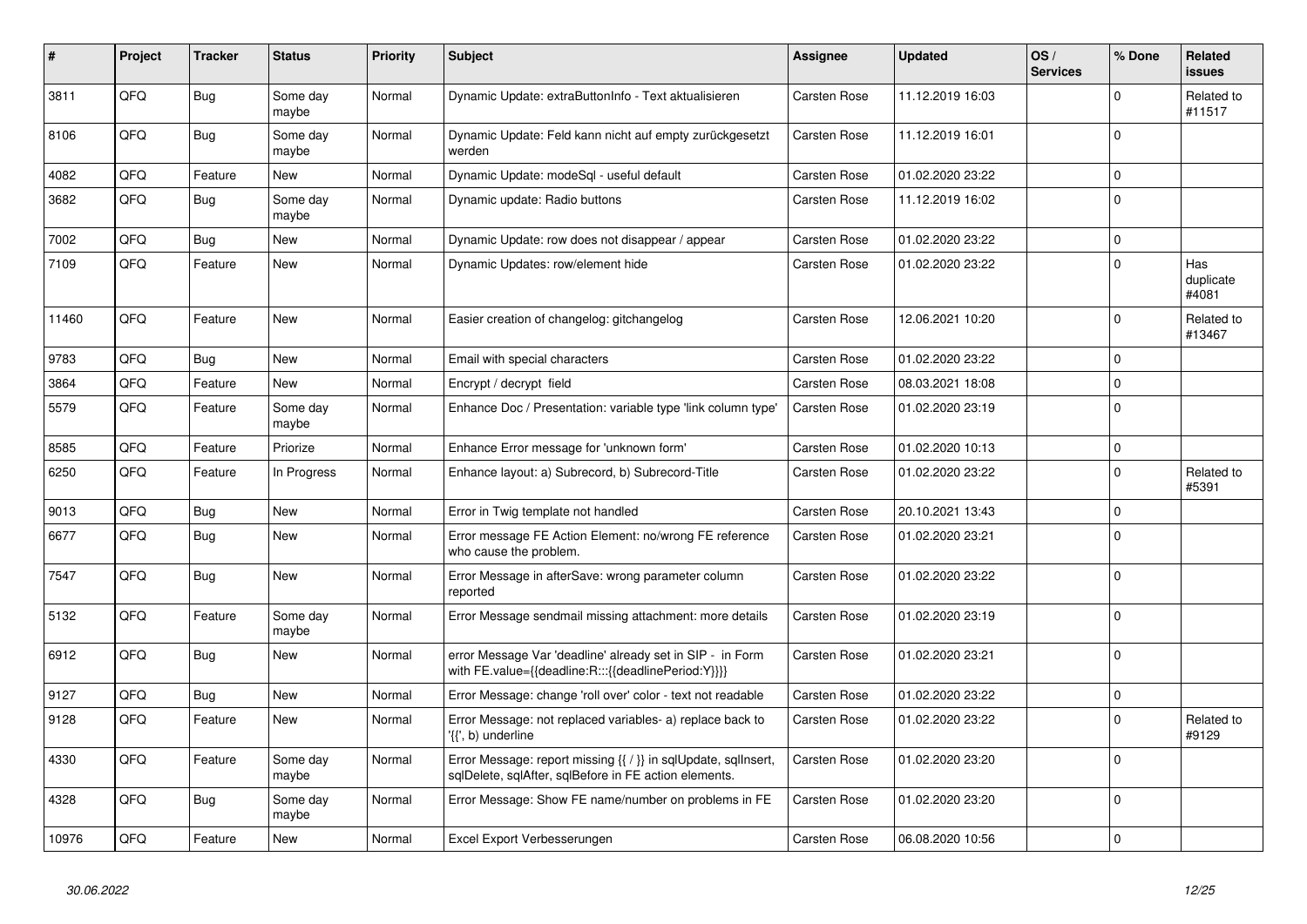| $\vert$ # | Project | <b>Tracker</b> | <b>Status</b>     | <b>Priority</b> | Subject                                                                                   | Assignee            | <b>Updated</b>   | OS/<br><b>Services</b> | % Done      | Related<br><b>issues</b>                                                                                                       |
|-----------|---------|----------------|-------------------|-----------------|-------------------------------------------------------------------------------------------|---------------------|------------------|------------------------|-------------|--------------------------------------------------------------------------------------------------------------------------------|
| 12024     | QFQ     | Feature        | New               | Normal          | Excel Export: text columns by default decode<br>htmlspeciachar()                          | Carsten Rose        | 17.02.2021 23:55 |                        | $\Omega$    | Related to<br>#12022                                                                                                           |
| 6594      | QFQ     | Feature        | New               | Normal          | Excel: on download, check if there is a valid sip                                         | Carsten Rose        | 01.02.2020 23:21 |                        | $\pmb{0}$   |                                                                                                                                |
| 3900      | QFQ     | Feature        | Some day<br>maybe | Normal          | Extend documentation of 'Copy / Paste'                                                    | Carsten Rose        | 11.12.2019 16:03 |                        | $\mathbf 0$ | Related to<br>#3899                                                                                                            |
| 11217     | QFQ     | Feature        | Some day<br>maybe | Normal          | <b>Extend Script Functionality</b>                                                        | Carsten Rose        | 16.09.2021 15:10 |                        | $\mathsf 0$ |                                                                                                                                |
| 11517     | QFQ     | <b>Bug</b>     | In Progress       | Normal          | extraButtonInfo Broken for multiple FormElements                                          | Carsten Rose        | 12.05.2022 13:12 |                        | $\pmb{0}$   | Related to<br>#7890,<br>Related to<br>#3811, Has<br>duplicate<br>#10905, Has<br>duplicate<br>#10553, Has<br>duplicate<br>#6779 |
| 4528      | QFQ     | Bug            | Some day<br>maybe | Normal          | extraButtonLock mit SQLAhead Bug                                                          | <b>Carsten Rose</b> | 01.02.2020 23:19 |                        | $\mathbf 0$ |                                                                                                                                |
| 8719      | QFQ     | Feature        | New               | Normal          | extraButtonLock: add support for 0/1                                                      | Carsten Rose        | 01.02.2020 23:22 |                        | $\pmb{0}$   |                                                                                                                                |
| 9862      | QFQ     | Bug            | Priorize          | Normal          | Failed writing to sql mail qfq.log should throw an exception                              | <b>Carsten Rose</b> | 01.02.2020 10:13 |                        | $\mathsf 0$ |                                                                                                                                |
| 8584      | QFQ     | Feature        | Priorize          | Normal          | FE 'Action' - never assign to Container (except Template<br>Group)                        | Carsten Rose        | 01.02.2020 10:13 |                        | $\mathbf 0$ |                                                                                                                                |
| 9352      | QFQ     | Feature        | New               | Normal          | FE 'Native' fire slaveld, sqlAfter, sqlIns                                                | Carsten Rose        | 01.02.2020 23:22 |                        | $\pmb{0}$   |                                                                                                                                |
| 7812      | QFQ     | Feature        | New               | Normal          | FE 'Subrecord' - new option 'subrecordShowFilter',<br>'subrecordPaging'                   | Carsten Rose        | 01.02.2020 23:22 |                        | $\mathbf 0$ |                                                                                                                                |
| 9531      | QFQ     | <b>Bug</b>     | New               | High            | FE File: Dynamic Update / modeSql / required detected even<br>it not set                  | <b>Carsten Rose</b> | 11.06.2021 20:32 |                        | $\mathbf 0$ | Related to<br>#12398                                                                                                           |
| 3750      | QFQ     | <b>Bug</b>     | Some day<br>maybe | Normal          | FE in a row: if one violates check, all are red                                           | Carsten Rose        | 11.12.2019 16:03 |                        | $\mathbf 0$ |                                                                                                                                |
| 12040     | QFQ     | <b>Bug</b>     | <b>New</b>        | Normal          | FE Mode 'hidden' für zwei FEs auf einer Zeile                                             | Carsten Rose        | 18.02.2021 10:13 |                        | $\mathbf 0$ |                                                                                                                                |
| 3547      | QFQ     | <b>Bug</b>     | <b>New</b>        | Normal          | FE of type 'note' causes writing of empty fields.                                         | <b>Carsten Rose</b> | 01.02.2020 23:21 |                        | $\mathbf 0$ |                                                                                                                                |
| 7656      | QFQ     | <b>Bug</b>     | Priorize          | Normal          | FE with required, 'pattern' and 'extraButtonLock': always<br>complain about missing value | Carsten Rose        | 01.02.2020 10:13 |                        | $\mathsf 0$ |                                                                                                                                |
| 8277      | QFQ     | Feature        | Priorize          | Normal          | fe.parameter.default=                                                                     | <b>Carsten Rose</b> | 01.02.2020 23:17 |                        | $\mathbf 0$ | Related to<br>#8113                                                                                                            |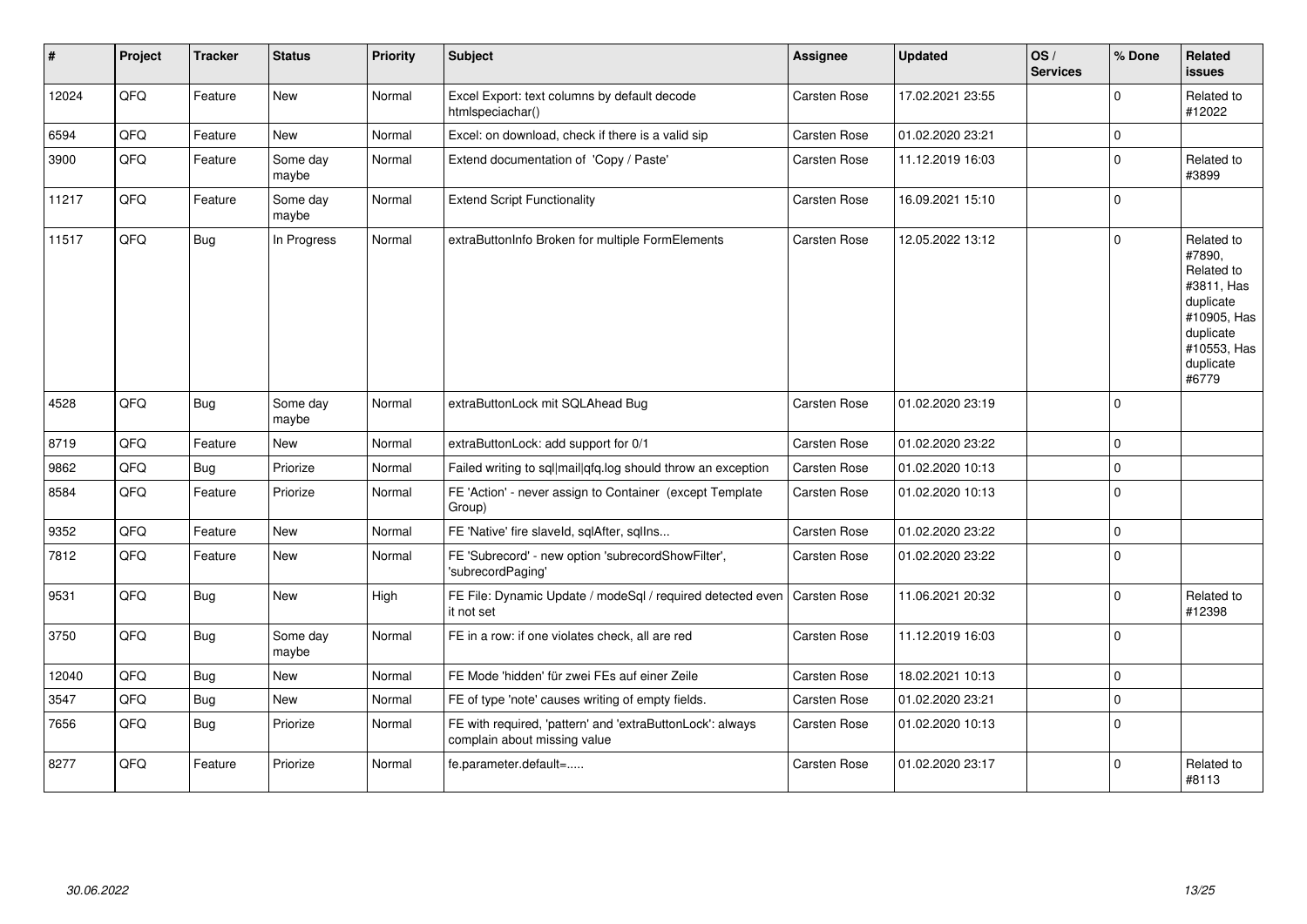| #     | Project | <b>Tracker</b> | <b>Status</b>     | <b>Priority</b> | <b>Subject</b>                                                                                                       | Assignee            | <b>Updated</b>   | OS/<br><b>Services</b> | % Done      | Related<br><b>issues</b>                                              |
|-------|---------|----------------|-------------------|-----------------|----------------------------------------------------------------------------------------------------------------------|---------------------|------------------|------------------------|-------------|-----------------------------------------------------------------------|
| 10013 | QFQ     | Feature        | Some day<br>maybe | Normal          | FE.typ=editor: CodeMirror                                                                                            | <b>Carsten Rose</b> | 08.06.2022 10:37 |                        | $\Omega$    | Related to<br>#12611,<br>Related to<br>#12490.<br>Related to<br>#7732 |
| 5021  | QFQ     | <b>Bug</b>     | Some day<br>maybe | Normal          | FE.typ=extra - during save displays error 'datum2' already<br>filled in STORE SIP - the value is stored nevertheless | <b>Carsten Rose</b> | 01.02.2020 23:19 |                        | $\Omega$    | Related to<br>#3875                                                   |
| 5559  | QFQ     | <b>Bug</b>     | <b>New</b>        | Normal          | FE.type = Upload: 'accept' might contain variables                                                                   | <b>Carsten Rose</b> | 11.05.2020 21:23 |                        | $\Omega$    |                                                                       |
| 8049  | QFQ     | Bug            | <b>New</b>        | Normal          | FE.type=note, column 'value': text moves some pixel to top<br>after save                                             | <b>Carsten Rose</b> | 01.02.2020 23:22 |                        | $\Omega$    |                                                                       |
| 9317  | QFQ     | Bug            | <b>New</b>        | Normal          | FE.type=note: with dynamic show/hidden an empty label<br>causes trouble                                              | <b>Carsten Rose</b> | 01.02.2020 23:22 |                        | $\Omega$    |                                                                       |
| 7899  | QFQ     | <b>Bug</b>     | <b>New</b>        | High            | Fe.type=password / retype / required: always complain about<br>missing value                                         | <b>Carsten Rose</b> | 03.05.2021 21:14 |                        | $\mathbf 0$ |                                                                       |
| 10082 | QFQ     | Bug            | <b>New</b>        | Normal          | FE.type=SELECT - 'sanatize' Class                                                                                    | Carsten Rose        | 07.05.2020 09:36 |                        | $\Omega$    | Related to<br>#10081                                                  |
| 12162 | QFQ     | Feature        | <b>New</b>        | Normal          | FE.type=sendmail: personalized mailing (several mails) via<br>template                                               | <b>Carsten Rose</b> | 03.05.2021 20:45 |                        | $\Omega$    |                                                                       |
| 9347  | QFQ     | <b>Bug</b>     | <b>New</b>        | High            | FE.type=upload with dynamic show/hidden: required not<br>detected                                                    | <b>Carsten Rose</b> | 12.06.2021 10:40 |                        | $\Omega$    | Related to<br>#5305,<br>Related to<br>#12398                          |
| 8037  | QFQ     | <b>Bug</b>     | Priorize          | Normal          | FE.type=upload (advanced mode): {{slaveld:V}} missing<br>during dynamic update                                       | Carsten Rose        | 01.02.2020 10:13 |                        | $\Omega$    |                                                                       |
| 9534  | QFQ     | <b>Bug</b>     | Priorize          | Urgent          | FE.type=upload: 'Unknown Mode: ID"                                                                                   | <b>Carsten Rose</b> | 03.05.2021 21:14 |                        | $\Omega$    | Related to<br>#9532                                                   |
| 9533  | QFQ     | <b>Bug</b>     | New               | Normal          | FE.type=upload: Check in 'beforeSave' if upload is given                                                             | <b>Carsten Rose</b> | 01.02.2020 23:22 |                        | $\Omega$    | Related to<br>#11523                                                  |
| 7512  | QFQ     | <b>Bug</b>     | <b>New</b>        | Normal          | FE: inputType=number >> 'pattern' is not respected                                                                   | Carsten Rose        | 01.02.2020 23:22 |                        | $\mathbf 0$ |                                                                       |
| 7920  | QFQ     | Feature        | New               | Normal          | FE: Syntax Highlight, Zeinlenumbruch                                                                                 | Carsten Rose        | 01.02.2020 10:03 |                        | $\Omega$    |                                                                       |
| 10937 | QFQ     | <b>Bug</b>     | New               | Normal          | Fehler mit abhängigen Select- Feldern beim Positionieren                                                             | Carsten Rose        | 12.11.2020 23:45 |                        | $\Omega$    |                                                                       |
| 4872  | QFQ     | Feature        | Some day<br>maybe | Normal          | Fields of Typo3 page available in STORE_TYPO3                                                                        | Carsten Rose        | 01.02.2020 23:19 |                        | $\Omega$    |                                                                       |
| 4413  | QFQ     | Feature        | <b>New</b>        | Normal          | fieldset: show/hidden, modeSql, dynamicUpdate                                                                        | <b>Carsten Rose</b> | 09.02.2022 15:19 |                        | $\mathbf 0$ |                                                                       |
| 6462  | QFQ     | <b>Bug</b>     | <b>New</b>        | Normal          | File Upload: Nutzlose Fehlermeldung wenn Datei zu gross                                                              | Carsten Rose        | 01.02.2020 23:21 |                        | $\Omega$    | Related to<br>#6139                                                   |
| 8336  | QFQ     | Feature        | <b>New</b>        | Normal          | Form > modified > Close New: a) Optional disable popup, b)<br>custom text, c) mode on save: close stay               | Carsten Rose        | 01.02.2020 23:22 |                        | $\Omega$    | Related to<br>#8335                                                   |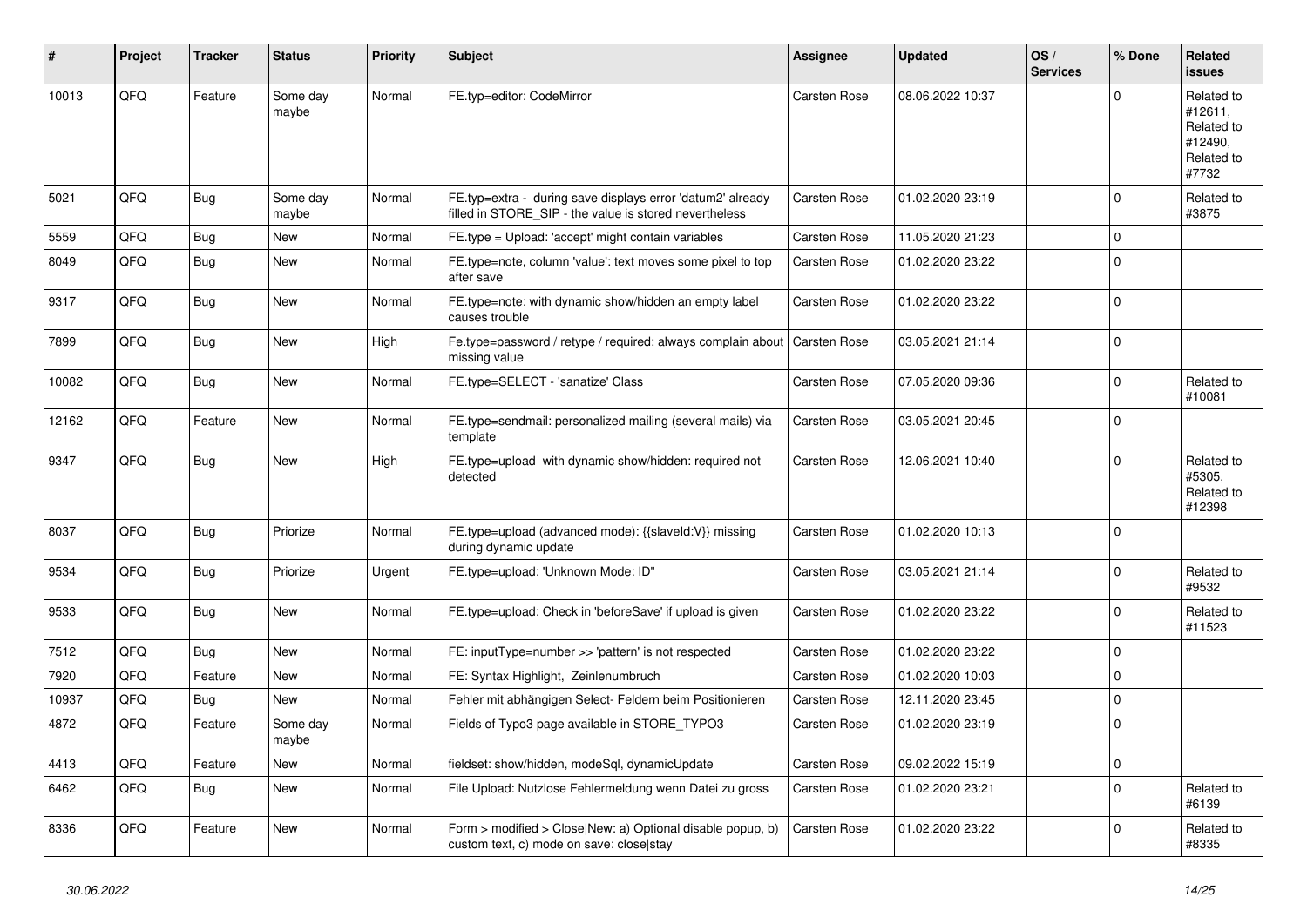| ∦     | Project | <b>Tracker</b> | <b>Status</b>     | <b>Priority</b> | <b>Subject</b>                                                                                                                                      | <b>Assignee</b>     | <b>Updated</b>   | OS/<br><b>Services</b> | % Done         | <b>Related</b><br><b>issues</b> |
|-------|---------|----------------|-------------------|-----------------|-----------------------------------------------------------------------------------------------------------------------------------------------------|---------------------|------------------|------------------------|----------------|---------------------------------|
| 9602  | QFQ     | Feature        | New               | Normal          | Form definition as JSON                                                                                                                             | <b>Carsten Rose</b> | 01.02.2020 23:21 |                        | $\Omega$       | Related to<br>#9600             |
| 4756  | QFQ     | Bug            | <b>New</b>        | Normal          | Form dirty even nothing changes                                                                                                                     | <b>Carsten Rose</b> | 11.12.2019 16:16 |                        | $\Omega$       |                                 |
| 11322 | QFQ     | Feature        | Some day<br>maybe | Normal          | Form Element JSON - (multiline parameter field)                                                                                                     | <b>Carsten Rose</b> | 16.09.2021 15:10 |                        | $\Omega$       |                                 |
| 12315 | QFQ     | Feature        | Some day<br>maybe | Normal          | Form History (Diffs) / Backups                                                                                                                      | <b>Carsten Rose</b> | 16.09.2021 15:10 |                        | $\Omega$       |                                 |
| 5557  | QFQ     | Bug            | Some day<br>maybe | Normal          | Form load: STORE RECORD filled, but should be empty                                                                                                 | <b>Carsten Rose</b> | 01.02.2020 23:19 |                        | $\Omega$       |                                 |
| 5983  | QFQ     | Feature        | Some day<br>maybe | Normal          | Form Submit (save & update): normalize date/-time FE                                                                                                | <b>Carsten Rose</b> | 01.02.2020 23:19 |                        | $\Omega$       |                                 |
| 12581 | QFQ     | Bug            | <b>New</b>        | Normal          | Form.forward=close: Record 'new' in new browser tab ><br>save (& close) >> Form is not reloaded with new created<br>record id and stays in mode=new | <b>Carsten Rose</b> | 19.03.2022 17:48 |                        | $\mathbf 0$    |                                 |
| 9668  | QFQ     | Feature        | Priorize          | Normal          | Form.mode: rename 'hidden' to 'hide'                                                                                                                | <b>Carsten Rose</b> | 05.05.2021 22:14 |                        | $\Omega$       | Related to<br>#6437             |
| 9773  | QFQ     | Bug            | <b>New</b>        | Normal          | form.parameter.formModeGlobal=requiredOff                                                                                                           | Carsten Rose        | 01.02.2020 15:56 |                        | $\mathbf 0$    |                                 |
| 3708  | QFQ     | Feature        | Some day<br>maybe | Normal          | Form: input - 'specialchars', 'none'  gewisse tags erlauben,<br>andere verbieten                                                                    | Carsten Rose        | 11.12.2019 16:02 |                        | $\Omega$       | Related to<br>#14320            |
| 6289  | QFQ     | Feature        | New               | Normal          | Form: Log                                                                                                                                           | <b>Carsten Rose</b> | 01.02.2020 23:21 |                        | $\mathbf 0$    |                                 |
| 12468 | QFQ     | <b>Bug</b>     | New               | Urgent          | Form: update Form.title after save                                                                                                                  | Carsten Rose        | 03.05.2021 21:12 |                        | $\mathbf 0$    |                                 |
| 6998  | QFQ     | Feature        | Priorize          | Normal          | Form: with debug=on show column information as tooltip of<br>column label                                                                           | Carsten Rose        | 01.02.2020 10:13 |                        | $\mathbf 0$    |                                 |
| 3877  | QFQ     | Feature        | Some day<br>maybe | Normal          | FormEditor: die Felder die aktuell nicht gebraucht werden<br>nur auf readonly/disabled setzen (nicht ausblenden > das<br>irritiert.                 | <b>Carsten Rose</b> | 11.12.2019 16:03 |                        | $\Omega$       |                                 |
| 9537  | QFQ     | Feature        | <b>New</b>        | Normal          | FormEditor: Edit fieldset in FrontEnd                                                                                                               | <b>Carsten Rose</b> | 01.02.2020 23:22 |                        | $\mathbf 0$    |                                 |
| 3350  | QFQ     | Feature        | Some day<br>maybe | Normal          | FormEditor: Hilfetext hinter 'checktype'                                                                                                            | <b>Carsten Rose</b> | 11.12.2019 16:02 |                        | $\Omega$       |                                 |
| 8083  | QFQ     | Bug            | New               | High            | FormEditor: primary table list does not respect<br>'indexDb={{indexData:Y}}'                                                                        | <b>Carsten Rose</b> | 03.05.2021 21:14 |                        | $\Omega$       | Has<br>duplicate<br>#6678       |
| 14290 | QFQ     | Feature        | Priorize          | Normal          | FormEditor: Show Table Definition                                                                                                                   | Carsten Rose        | 19.06.2022 16:37 |                        | $\Omega$       |                                 |
| 7290  | QFQ     | Feature        | Priorize          | Normal          | FormEditor: title as textarea if LEN(title)>60                                                                                                      | Carsten Rose        | 01.02.2020 10:13 |                        | $\Omega$       | Blocked by<br>#7682             |
| 4008  | QFQ     | Bug            | Some day<br>maybe | Normal          | FormElemen.type=sendmail: wrong 'TO' if 'real<br>name <rea@mail.to>' is used</rea@mail.to>                                                          | Carsten Rose        | 11.12.2019 16:03 |                        | $\Omega$       |                                 |
| 8034  | QFQ     | Feature        | Priorize          | Normal          | FormElement 'data': 22.22.2222 should not be accepted                                                                                               | Carsten Rose        | 01.02.2020 10:13 |                        | $\overline{0}$ |                                 |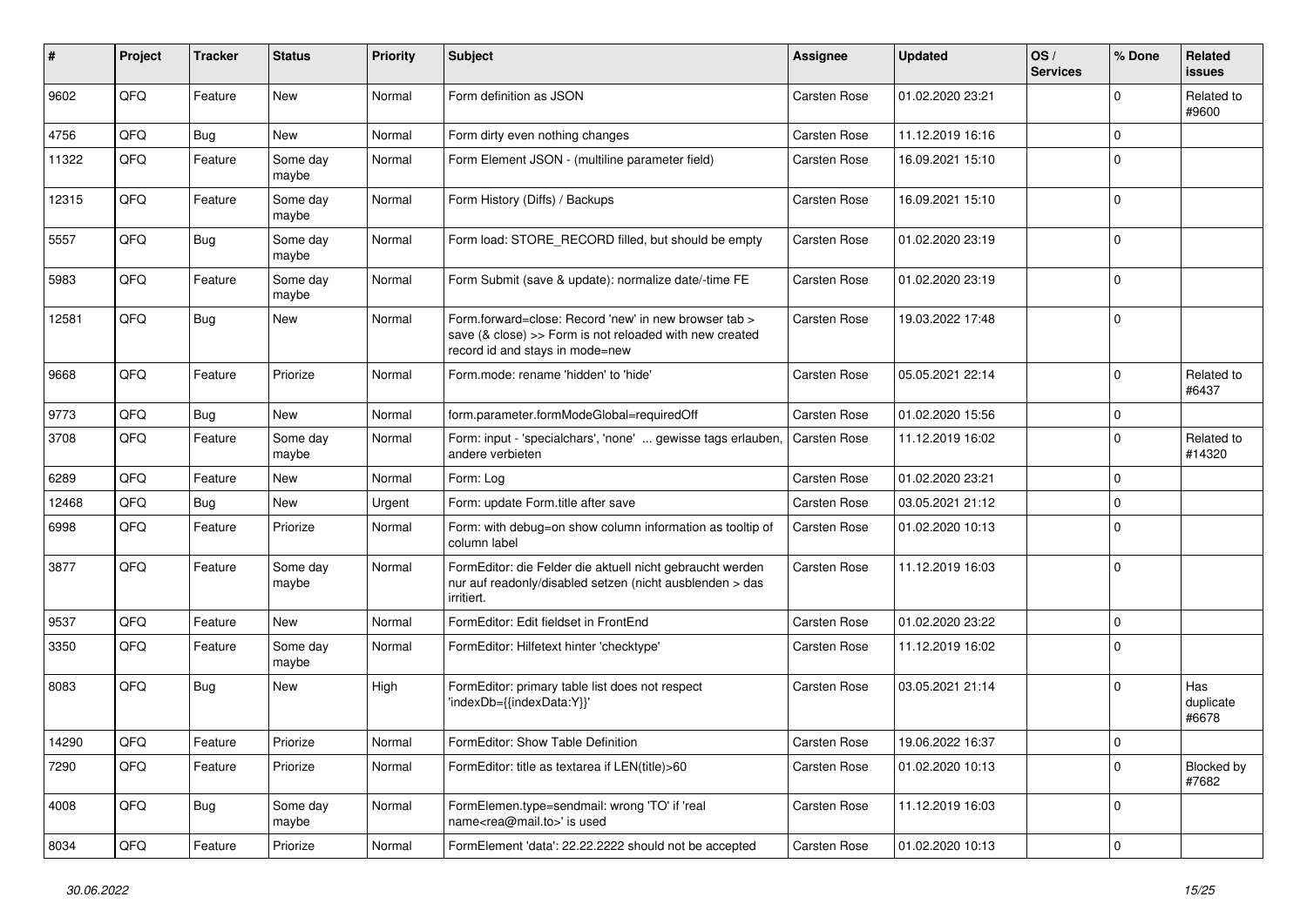| #     | Project | <b>Tracker</b> | <b>Status</b>     | <b>Priority</b> | Subject                                                                                                  | Assignee            | <b>Updated</b>   | OS/<br><b>Services</b> | % Done      | Related<br>issues                                                       |
|-------|---------|----------------|-------------------|-----------------|----------------------------------------------------------------------------------------------------------|---------------------|------------------|------------------------|-------------|-------------------------------------------------------------------------|
| 7890  | QFQ     | Bug            | New               | Normal          | FormElement 'required': extraButtonInfo not aligned                                                      | Carsten Rose        | 11.06.2021 21:17 |                        | $\Omega$    | Related to<br>#11517                                                    |
| 10322 | QFQ     | Bug            | <b>New</b>        | Normal          | FormElement / Radio: missing column 'enum' >> FE not<br>reported                                         | <b>Carsten Rose</b> | 07.05.2020 09:37 |                        | $\Omega$    |                                                                         |
| 6602  | QFQ     | Feature        | New               | Normal          | Formlet: in Report auf Mausklick ein mini-form oeffnen                                                   | <b>Carsten Rose</b> | 11.12.2019 16:16 |                        | $\Omega$    |                                                                         |
| 3570  | QFQ     | Bug            | Some day<br>maybe | High            | Formular mit prmitnew permitEdit=Always wird nicht<br>aufgerufen (ist leer)                              | <b>Carsten Rose</b> | 03.05.2021 21:14 |                        | $\Omega$    |                                                                         |
| 9900  | QFQ     | Feature        | Priorize          | Normal          | Generic API Call: tt-content record >> JSON                                                              | Carsten Rose        | 01.02.2020 10:13 |                        | $\mathbf 0$ |                                                                         |
| 10095 | QFQ     | Feature        | Some day<br>maybe | Normal          | Generic Gitlab Integration into QFQ                                                                      | <b>Carsten Rose</b> | 16.09.2021 15:10 |                        | $\Omega$    |                                                                         |
| 14283 | QFQ     | <b>Bug</b>     | Priorize          | Normal          | HEIC / HEIF convert doesn't trigger                                                                      | <b>Carsten Rose</b> | 19.06.2022 16:37 |                        | $\mathbf 0$ |                                                                         |
| 11702 | QFQ     | Feature        | New               | Normal          | HTML Special Char makes no sense for 'allbut' if '&' is<br>forbidden                                     | Carsten Rose        | 07.12.2021 16:35 |                        | $\Omega$    | Related to<br>#5112,<br>Related to<br>#14320                            |
| 12480 | QFQ     | Feature        | <b>New</b>        | Normal          | If QFQ upgrade is running, block further request                                                         | <b>Carsten Rose</b> | 03.05.2021 20:45 |                        | 0           |                                                                         |
| 8217  | QFQ     | Feature        | <b>New</b>        | Normal          | if-elseif-else construct                                                                                 | <b>Carsten Rose</b> | 16.03.2021 18:41 |                        | $\Omega$    | Related to<br>#10716                                                    |
| 7660  | QFQ     | Feature        | New               | Normal          | IMAP: import mails to DB, move / delete mails                                                            | Carsten Rose        | 01.02.2020 09:52 |                        | $\Omega$    |                                                                         |
| 12513 | QFQ     | Bug            | New               | High            | Implement server side check of maxlength                                                                 | <b>Carsten Rose</b> | 07.12.2021 17:19 |                        | $\mathbf 0$ |                                                                         |
| 7453  | QFQ     | Feature        | Some day<br>maybe | Normal          | import / export forms QFQ                                                                                | <b>Carsten Rose</b> | 16.09.2021 15:10 |                        | $\Omega$    |                                                                         |
| 14091 | QFQ     | <b>Bug</b>     | New               | Normal          | inconsistent template path for twig                                                                      | Carsten Rose        | 19.04.2022 18:36 |                        | $\mathbf 0$ |                                                                         |
| 4659  | QFQ     | <b>Bug</b>     | Some day<br>maybe | Normal          | infoButtonExtra                                                                                          | <b>Carsten Rose</b> | 01.02.2020 23:20 |                        | $\Omega$    |                                                                         |
| 14305 | QFQ     | Bug            | New               | Normal          | Inline Report editing does not create history entries                                                    | Carsten Rose        | 10.06.2022 11:55 |                        | $\mathbf 0$ |                                                                         |
| 11036 | QFQ     | Feature        | Some day<br>maybe | Normal          | inline report editor permissions                                                                         | Carsten Rose        | 16.09.2021 15:09 |                        | $\Omega$    | Related to<br>#11323                                                    |
| 9834  | QFQ     | <b>Bug</b>     | Priorize          | Normal          | Input elements with tag 'disabled' are missing on<br>form-submit: server option 'processReadOnly' broken | <b>Carsten Rose</b> | 07.12.2021 16:43 |                        | $\Omega$    | Related to<br>#9691,<br>Related to<br>#5305, Has<br>duplicate<br>#12331 |
| 7522  | QFQ     | Feature        | Priorize          | Normal          | Inserting default index.html to folder (Avoid Apache Indexing)                                           | Carsten Rose        | 01.02.2020 10:13 |                        | 0           |                                                                         |
| 4259  | QFQ     | Feature        | Some day<br>maybe | Normal          | Instant trigger a cron job                                                                               | Carsten Rose        | 11.12.2019 16:03 |                        | $\mathbf 0$ |                                                                         |
| 1946  | QFQ     | Feature        | Some day<br>maybe | Normal          | Kontrolle ob der ReadOnly Modus bei den<br>Formularelementen korrekt implementiert ist                   | Carsten Rose        | 11.12.2019 16:03 |                        | $\mathbf 0$ |                                                                         |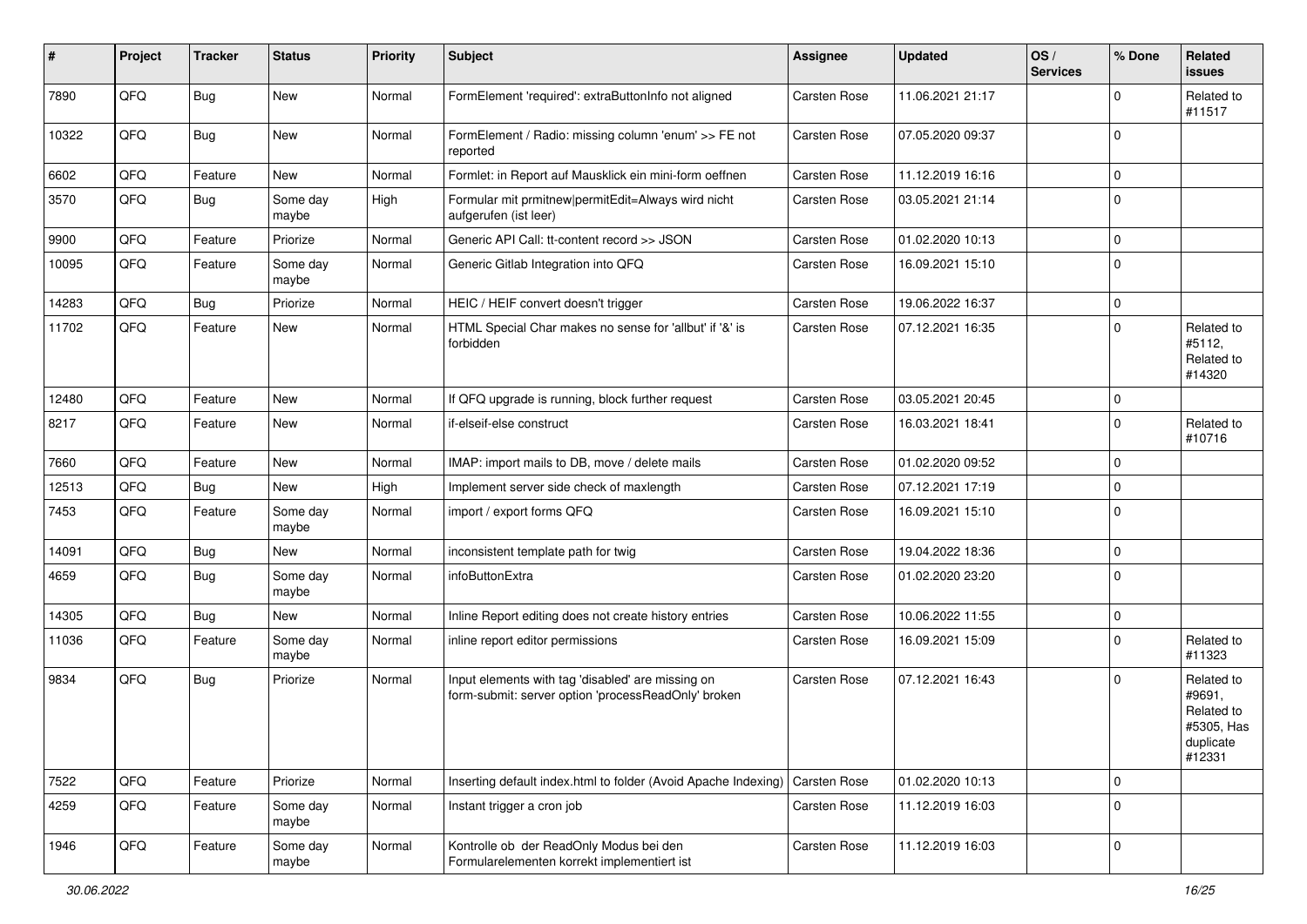| ∦     | Project | <b>Tracker</b> | <b>Status</b>     | <b>Priority</b> | <b>Subject</b>                                                                           | <b>Assignee</b> | <b>Updated</b>   | OS/<br><b>Services</b> | % Done      | Related<br><b>issues</b>                                             |
|-------|---------|----------------|-------------------|-----------------|------------------------------------------------------------------------------------------|-----------------|------------------|------------------------|-------------|----------------------------------------------------------------------|
| 10443 | QFQ     | Feature        | In Progress       | Normal          | Konzept_api / _live                                                                      | Carsten Rose    | 07.05.2020 09:39 |                        | $\mathbf 0$ |                                                                      |
| 10593 | QFQ     | Feature        | New               | Normal          | label2: text behind input element                                                        | Carsten Rose    | 16.05.2020 10:57 |                        | $\mathbf 0$ |                                                                      |
| 14371 | QFQ     | Feature        | Priorize          | Normal          | <b>LDAP via REPORT</b>                                                                   | Carsten Rose    | 19.06.2022 16:37 |                        | $\mathbf 0$ |                                                                      |
| 3457  | QFQ     | Feature        | Some day<br>maybe | Normal          | LDAP: concat multi values to one single entry                                            | Carsten Rose    | 11.12.2019 16:02 |                        | $\mathbf 0$ |                                                                      |
| 8702  | QFQ     | Feature        | <b>New</b>        | Normal          | Load Record which is locked: missing user info                                           | Carsten Rose    | 11.12.2019 16:16 |                        | $\mathbf 0$ | Related to<br>#9789                                                  |
| 9777  | QFQ     | Feature        | <b>New</b>        | Normal          | Logging QFQ Variables                                                                    | Carsten Rose    | 16.12.2019 17:17 |                        | $\mathbf 0$ |                                                                      |
| 2361  | QFQ     | Feature        | <b>New</b>        | Normal          | Logging wer/wann/wo welches Formular aufgerufen hat                                      | Carsten Rose    | 11.12.2019 16:15 |                        | $\mathbf 0$ | Related to<br>#4432.<br>Related to<br>#7480                          |
| 5852  | QFQ     | Feature        | Some day<br>maybe | Normal          | Logging: mail.log / sql.log - im FE anzeigen und via AJAX<br>aktualisieren               | Carsten Rose    | 01.02.2020 23:19 |                        | 0           | Related to<br>#5885                                                  |
| 3504  | QFQ     | Feature        | New               | Normal          | Logging: welche Action FEs werden wann wie ausgefuehrt                                   | Carsten Rose    | 01.02.2020 23:21 |                        | $\mathbf 0$ | Related to<br>#5458.<br>Related to<br>#4092                          |
| 2084  | QFQ     | Feature        | Some day<br>maybe | Normal          | Mailto mit encryption: Subrecord                                                         | Carsten Rose    | 11.12.2019 16:03 |                        | 0           | Related to<br>#2082                                                  |
| 11747 | QFQ     | Feature        | New               | Normal          | Maintenance Page with Redirect                                                           | Carsten Rose    | 03.05.2021 20:47 |                        | $\mathbf 0$ | Related to<br>#11741                                                 |
| 9208  | QFQ     | Feature        | New               | Normal          | Manage 'recent' records                                                                  | Carsten Rose    | 01.02.2020 23:22 |                        | $\mathbf 0$ |                                                                      |
| 10014 | QFQ     | Feature        | New               | Normal          | Manual.rst: describe behaviour and process order of<br>fillStoreVar, slaveId, sqlBefore, | Carsten Rose    | 01.02.2020 22:31 |                        | $\mathbf 0$ |                                                                      |
| 11523 | QFQ     | Feature        | <b>New</b>        | Normal          | Mit dynamic Update erkennen, ob Upload gemacht wurde                                     | Carsten Rose    | 13.11.2020 15:07 |                        | $\mathbf 0$ | Related to<br>#9533                                                  |
| 6765  | QFQ     | Feature        | New               | Normal          | Moeglichkeit via QFQ eigene Logs zu schreiben                                            | Carsten Rose    | 01.02.2020 23:21 |                        | $\mathbf 0$ |                                                                      |
| 10015 | QFQ     | Feature        | Priorize          | Normal          | Monospace in Textarea                                                                    | Carsten Rose    | 03.02.2020 13:40 |                        | $\mathbf 0$ |                                                                      |
| 5459  | QFQ     | Bug            | New               | High            | Multi DB: spread system tables between 'QFQ' and<br>'Data'-DB                            | Carsten Rose    | 03.05.2021 21:14 |                        | $\mathbf 0$ | Related to<br>#4720                                                  |
| 9706  | QFQ     | Feature        | New               | Normal          | Multi File Upload (hidden template group)                                                | Carsten Rose    | 01.02.2020 23:22 |                        | 0           | Related to<br>#7521,<br>Related to<br>#5562,<br>Related to<br>#13330 |
| 10508 | QFQ     | Bug            | New               | High            | Multi Form broken on Multi DB Instance                                                   | Carsten Rose    | 03.05.2021 21:12 |                        | $\mathbf 0$ |                                                                      |
| 13331 | QFQ     | Bug            | New               | Normal          | Multi Form: Clear Icon misplaced                                                         | Carsten Rose    | 19.03.2022 17:47 |                        | $\mathbf 0$ |                                                                      |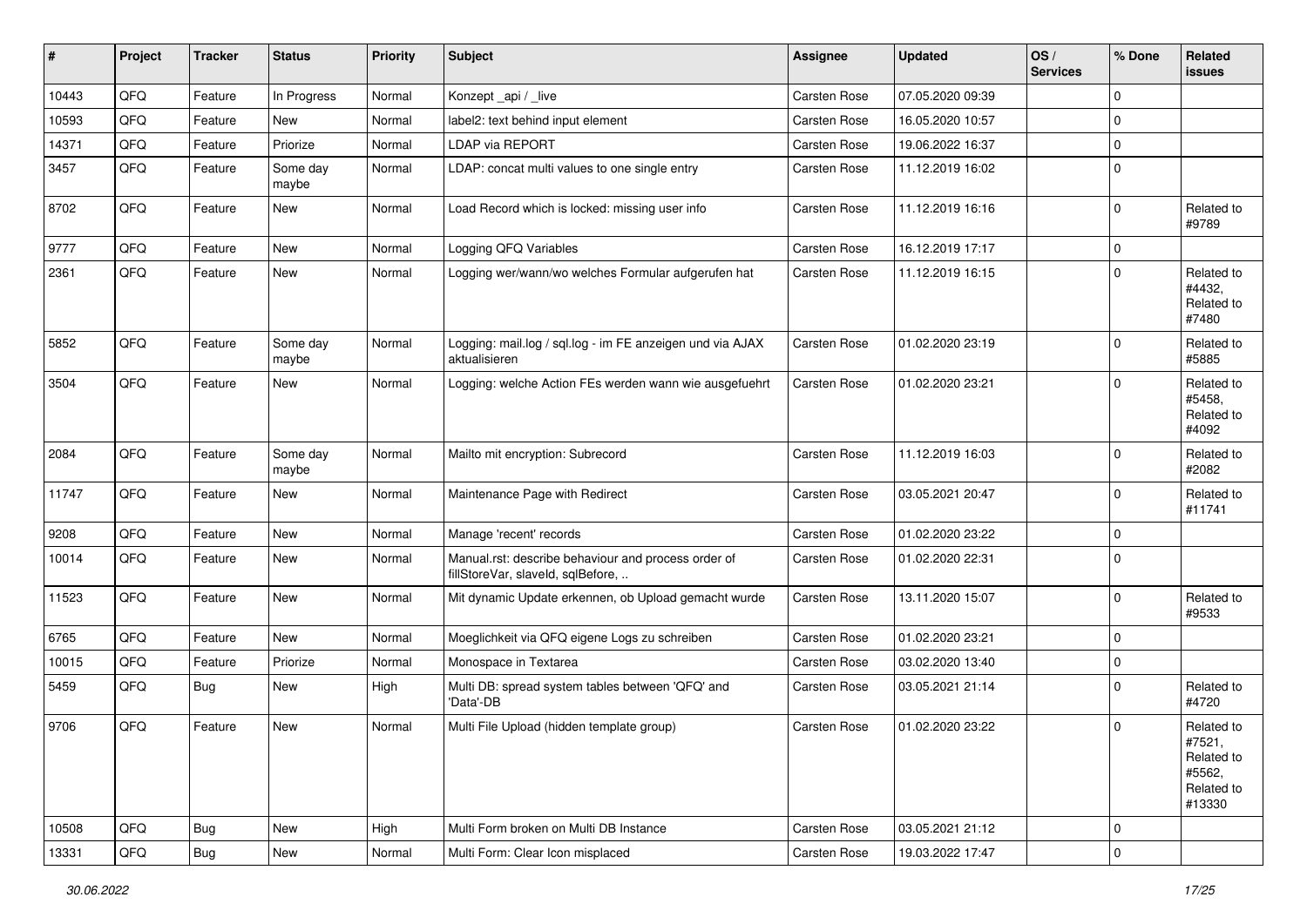| #     | Project | <b>Tracker</b> | <b>Status</b>     | <b>Priority</b> | <b>Subject</b>                                                                                        | Assignee            | <b>Updated</b>   | OS/<br><b>Services</b> | % Done      | Related<br>issues                             |
|-------|---------|----------------|-------------------|-----------------|-------------------------------------------------------------------------------------------------------|---------------------|------------------|------------------------|-------------|-----------------------------------------------|
| 13332 | QFQ     | Bug            | <b>New</b>        | Normal          | Multi Form: Required Felder werden visuell nicht markiert.                                            | Carsten Rose        | 19.03.2022 17:47 |                        | $\Omega$    |                                               |
| 4365  | QFQ     | Feature        | Some day<br>maybe | Normal          | Multi Language: new way of config                                                                     | Carsten Rose        | 01.02.2020 23:20 |                        | $\Omega$    |                                               |
| 11516 | QFQ     | Feature        | <b>New</b>        | Normal          | Multi Page Form (Previous/Next Buttons)                                                               | Carsten Rose        | 16.03.2021 17:52 |                        | $\mathbf 0$ |                                               |
| 10714 | QFQ     | Feature        | <b>New</b>        | Normal          | multi Table Form                                                                                      | Carsten Rose        | 16.03.2021 18:44 |                        | $\mathbf 0$ |                                               |
| 12325 | QFQ     | Bug            | Priorize          | Normal          | MultiDB form.dblndex not working for report syntax                                                    | Carsten Rose        | 07.09.2021 13:37 |                        | $\Omega$    | Related to<br>#12145,<br>Related to<br>#12314 |
| 5695  | QFQ     | Feature        | In Progress       | Normal          | Multiform                                                                                             | Carsten Rose        | 02.01.2021 18:38 |                        | $\mathbf 0$ |                                               |
| 11695 | QFQ     | <b>Bug</b>     | <b>New</b>        | Normal          | MultiForm required FE Error                                                                           | Carsten Rose        | 04.12.2020 13:34 |                        | $\Omega$    |                                               |
| 9579  | QFQ     | Feature        | Some day<br>maybe | Normal          | Multiform with Process Row                                                                            | Carsten Rose        | 11.12.2019 16:01 |                        | $\Omega$    |                                               |
| 11667 | QFQ     | Bug            | <b>New</b>        | Normal          | MySQL mariadb-server-10.3: Incorrect datetime value                                                   | Carsten Rose        | 03.05.2021 20:48 |                        | $\mathbf 0$ |                                               |
| 12023 | QFQ     | Feature        | <b>New</b>        | Normal          | MySQL Stored Precdure: QDECODESPECIALCHAR()                                                           | Carsten Rose        | 16.02.2021 11:16 |                        | $\Omega$    | Related to<br>#12022                          |
| 6437  | QFQ     | Feature        | <b>New</b>        | Normal          | Neuer Mode Button bei FormElementen                                                                   | Carsten Rose        | 01.02.2020 23:21 |                        | 0           | Related to<br>#9668,<br>Blocked by<br>#9678   |
| 5782  | QFQ     | Feature        | <b>New</b>        | Normal          | NextCloud API                                                                                         | Carsten Rose        | 01.02.2020 10:02 |                        | $\Omega$    |                                               |
| 12133 | QFQ     | Bug            | <b>New</b>        | Normal          | NPM, phpSpreadSheet aktualisieren                                                                     | Carsten Rose        | 15.03.2021 09:04 |                        | $\Omega$    |                                               |
| 14090 | QFQ     | Feature        | <b>New</b>        | Normal          | Nützliche _script funktionen                                                                          | Carsten Rose        | 28.05.2022 11:03 |                        | $\mathbf 0$ |                                               |
| 10011 | QFQ     | Feature        | Priorize          | Normal          | Offer new STORE_TYPO3 Variable 'beUser', 'beEmail'                                                    | Carsten Rose        | 08.05.2021 09:51 |                        | $\Omega$    | Related to<br>#10012,<br>Related to<br>#12511 |
| 7685  | QFQ     | Bug            | <b>New</b>        | Normal          | Open FormElement from QFQ error message and save<br>modified record: error about missing {{formId:F}} | Carsten Rose        | 01.02.2020 23:22 |                        | $\Omega$    |                                               |
| 14175 | QFQ     | Bug            | In Progress       | Normal          | Opening a form with no QFQ Session cookie fails                                                       | Carsten Rose        | 03.06.2022 10:40 |                        | $\Omega$    |                                               |
| 7650  | QFQ     | Bug            | New               | High            | Optional do not show 'required' sign on FormElement                                                   | Carsten Rose        | 03.05.2021 21:14 |                        | $\mathbf 0$ |                                               |
| 7681  | QFQ     | Feature        | <b>New</b>        | Normal          | Optional switch off 'check for modified record'                                                       | <b>Carsten Rose</b> | 01.02.2020 23:21 |                        | $\Omega$    |                                               |
| 8101  | QFQ     | Feature        | Some day<br>maybe | Normal          | Password hash: support further hashing methods                                                        | Carsten Rose        | 16.09.2021 15:10 |                        | $\mathbf 0$ |                                               |
| 5715  | QFQ     | Feature        | New               | High            | PDF Caching                                                                                           | Carsten Rose        | 03.05.2021 21:14 |                        | $\Omega$    | Related to<br>#5851,<br>Related to<br>#6357   |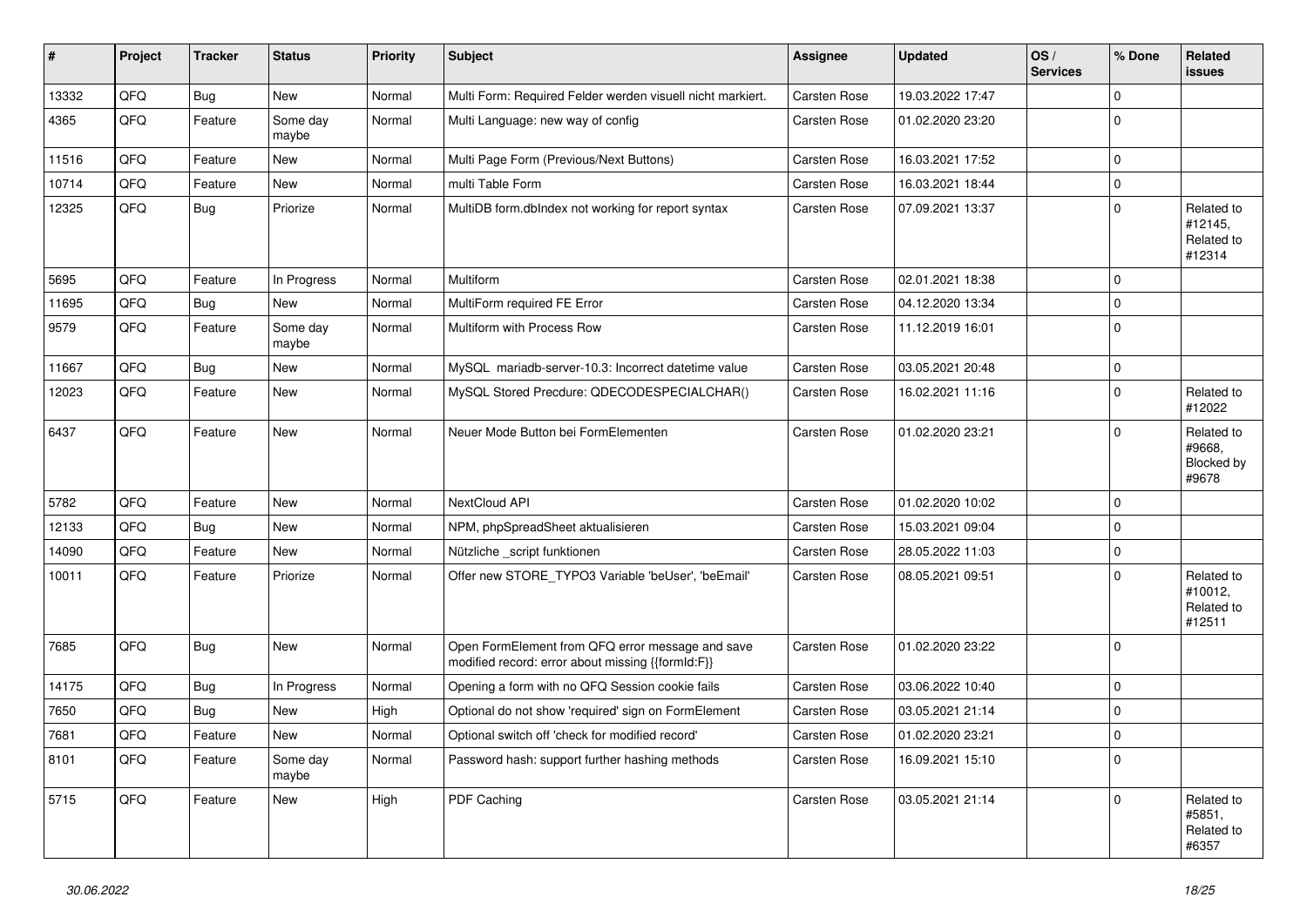| #     | Project | Tracker    | <b>Status</b>     | <b>Priority</b> | <b>Subject</b>                                                                                                                        | Assignee            | <b>Updated</b>   | OS/<br><b>Services</b> | % Done      | Related<br><b>issues</b>                                               |
|-------|---------|------------|-------------------|-----------------|---------------------------------------------------------------------------------------------------------------------------------------|---------------------|------------------|------------------------|-------------|------------------------------------------------------------------------|
| 7336  | QFQ     | Feature    | Some day<br>maybe | Normal          | PDF Upload: disallow PDFs with specific Meta information                                                                              | <b>Carsten Rose</b> | 11.12.2019 16:01 |                        | $\Omega$    |                                                                        |
| 6261  | QFQ     | Feature    | <b>New</b>        | Normal          | Persistent SIP                                                                                                                        | Carsten Rose        | 12.06.2021 09:07 |                        | $\Omega$    | Related to<br>#10819                                                   |
| 10819 | QFQ     | Feature    | <b>New</b>        | Normal          | Persistent SIP - second try                                                                                                           | <b>Carsten Rose</b> | 29.06.2020 23:02 |                        | $\Omega$    | Related to<br>#6261                                                    |
| 8668  | QFQ     | Bug        | New               | High            | Pill disabled: dyamic mode 'hidden' not respected - FE is still<br>required                                                           | <b>Carsten Rose</b> | 03.05.2021 21:14 |                        | $\Omega$    |                                                                        |
| 11668 | QFQ     | Bug        | New               | Normal          | Play function.sql - problem with mysql                                                                                                | <b>Carsten Rose</b> | 03.05.2021 20:48 |                        | $\Omega$    |                                                                        |
| 10080 | QFQ     | Feature    | New               | Normal          | Popup on 'save' / 'close': configure dialog (answer<br>yes/no/cancle/)                                                                | Carsten Rose        | 28.03.2021 20:52 |                        | $\Omega$    | Is duplicate<br>of #12262                                              |
| 8204  | QFQ     | Feature    | Priorize          | High            | Position 'required mark'                                                                                                              | Carsten Rose        | 16.06.2021 13:44 |                        | $\mathbf 0$ |                                                                        |
| 4023  | QFQ     | Feature    | New               | Normal          | prepared statements - FE action: salveld, sqllnsert,<br>sqlUpdate, sqlDelete, sqlBefore, sqlAfter                                     | Carsten Rose        | 11.12.2019 16:15 |                        | $\Omega$    |                                                                        |
| 10658 | QFQ     | <b>Bug</b> | <b>New</b>        | Normal          | processReadOnly broken                                                                                                                | Carsten Rose        | 27.05.2020 17:55 |                        | $\Omega$    |                                                                        |
| 11980 | QFQ     | Feature    | In Progress       | Normal          | protected verzeichnis MUSS geschützt werden                                                                                           | Carsten Rose        | 07.09.2021 13:30 |                        | $\Omega$    |                                                                        |
| 13592 | QFQ     | Bug        | <b>New</b>        | Normal          | QFQ Build Queue: das vergeben von Tags klappt nicht. Es<br>werden keine Releases gebaut.                                              | Carsten Rose        | 19.03.2022 17:45 |                        | $\Omega$    |                                                                        |
| 1635  | QFQ     | Feature    | Some day<br>maybe | Normal          | QFQ Extension content record: weitere Optionen<br>einblenden.                                                                         | <b>Carsten Rose</b> | 11.12.2019 16:03 |                        | $\Omega$    |                                                                        |
| 12463 | QFQ     | Bug        | ToDo              | High            | QFQ Function: 'function' and 'sql' on same level - output of<br>sql is shown two times.                                               | Carsten Rose        | 15.12.2021 16:31 |                        | $\Omega$    |                                                                        |
| 12395 | QFQ     | Bug        | ToDo              | High            | QFQ Function: Result two times shown                                                                                                  | <b>Carsten Rose</b> | 18.02.2022 08:59 |                        | $\Omega$    |                                                                        |
| 12465 | QFQ     | Feature    | <b>New</b>        | Normal          | QFQ Function: use in FE to fill StoreRecord                                                                                           | <b>Carsten Rose</b> | 05.05.2021 21:58 |                        | $\Omega$    |                                                                        |
| 7524  | QFQ     | <b>Bug</b> | <b>New</b>        | Normal          | QFQ throws a 'General Error' if 'fileadmin/protected/log/' is<br>not writeable                                                        | <b>Carsten Rose</b> | 01.02.2020 23:22 |                        | $\Omega$    |                                                                        |
| 9927  | QFQ     | Feature    | <b>New</b>        | Normal          | QFQ Update: a) Update nur machen wenn BE User<br>eingeloggt ist., b) Bei Fehler genaue Meldung welcher<br>Updateschritt Probleme hat. | <b>Carsten Rose</b> | 22.01.2020 12:59 |                        | $\mathbf 0$ |                                                                        |
| 4839  | QFQ     | Feature    | Some day<br>maybe | Normal          | qfq-handle in <head> Abschnitt</head>                                                                                                 | Carsten Rose        | 11.12.2019 16:02 |                        | $\Omega$    |                                                                        |
| 6574  | QFQ     | Bug        | Priorize          | Normal          | gfg.log: Fehlermeldung wurde angezeigt, aber nicht geloggt                                                                            | Carsten Rose        | 01.02.2020 10:13 |                        | $\mathbf 0$ |                                                                        |
| 14187 | QFQ     | Feature    | New               | High            | gfg.log: show current URL                                                                                                             | Carsten Rose        | 28.05.2022 11:02 |                        | $\Omega$    | Related to<br>#13933,<br>Related to<br>#12532,<br>Related to<br>#11893 |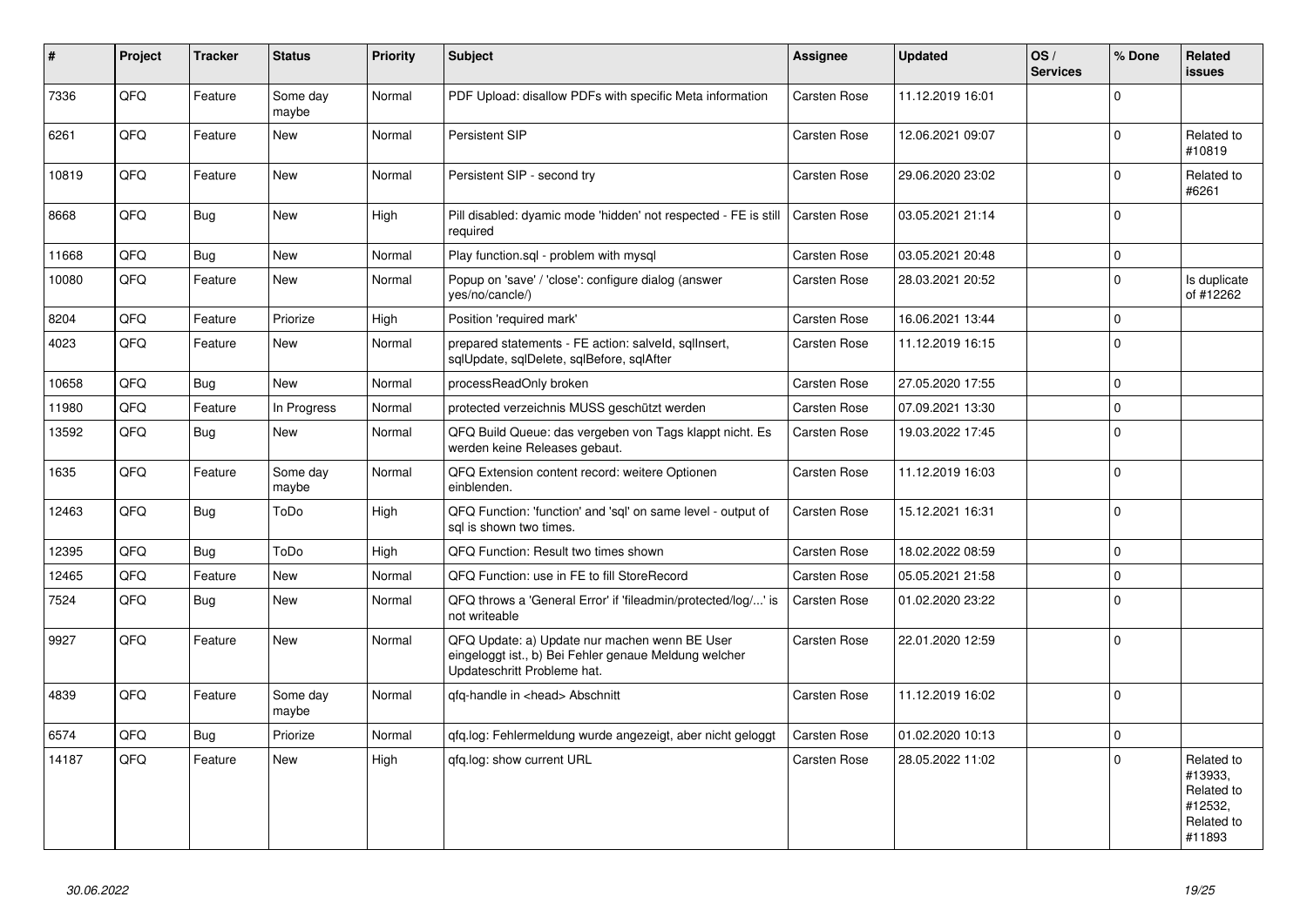| $\sharp$ | Project | <b>Tracker</b> | <b>Status</b>     | <b>Priority</b> | Subject                                                                             | <b>Assignee</b>     | <b>Updated</b>   | OS/<br><b>Services</b> | % Done      | Related<br><b>issues</b>                                               |
|----------|---------|----------------|-------------------|-----------------|-------------------------------------------------------------------------------------|---------------------|------------------|------------------------|-------------|------------------------------------------------------------------------|
| 5480     | QFQ     | Feature        | Some day<br>maybe | Normal          | QFQ: Dokumentation mit Screenshots versehen                                         | Carsten Rose        | 01.02.2020 23:20 |                        | O           | Related to<br>#9879                                                    |
| 8586     | QFQ     | Feature        | Some day<br>maybe | Normal          | QFQ: Enhance Error message for 'record not found'                                   | Carsten Rose        | 16.09.2021 15:10 |                        | 0           |                                                                        |
| 4771     | QFQ     | <b>Bug</b>     | Some day<br>maybe | Normal          | qfq: select-down-values empty after save (edit-form for<br>program administrators)  | Carsten Rose        | 01.02.2020 23:20 |                        | $\Omega$    | Related to<br>#4549, Has<br>duplicate<br>#4282                         |
| 7520     | QFQ     | Feature        | <b>New</b>        | Normal          | QR Code:  AS _qr ( AS _link)                                                        | <b>Carsten Rose</b> | 01.02.2020 23:22 |                        | $\mathbf 0$ |                                                                        |
| 6483     | QFQ     | Bug            | New               | Normal          | R Store funktioniert nicht bei 'Report Notation' im FE                              | Carsten Rose        | 01.02.2020 23:21 |                        | $\mathbf 0$ |                                                                        |
| 7924     | QFQ     | Feature        | <b>New</b>        | Normal          | Radio/Checkbox with Tooltip                                                         | <b>Carsten Rose</b> | 01.02.2020 23:22 |                        | $\mathbf 0$ |                                                                        |
| 11239    | QFQ     | Bug            | New               | Normal          | Radiobutton (plain): horizontales Rendern abhängig vom<br>Datentyp in der Datenbank | Carsten Rose        | 30.09.2020 18:37 |                        | $\mathbf 0$ |                                                                        |
| 7513     | QFQ     | <b>Bug</b>     | <b>New</b>        | Normal          | Radios not correct aligned                                                          | Carsten Rose        | 01.02.2020 23:22 |                        | $\mathbf 0$ |                                                                        |
| 7795     | QFQ     | Bug            | New               | Normal          | Readonly Form: Typeahead-Felder                                                     | <b>Carsten Rose</b> | 01.02.2020 23:22 |                        | $\Omega$    | Related to<br>#10640                                                   |
| 3867     | QFQ     | Feature        | Priorize          | Normal          | Readonly Formular: Template Groups add/delete<br>ausbeldnen                         | <b>Carsten Rose</b> | 05.05.2021 22:12 |                        | $\Omega$    |                                                                        |
| 3109     | QFQ     | <b>Bug</b>     | Some day<br>maybe | High            | RealUrl: Links werden nicht korrekt gerendert                                       | Carsten Rose        | 03.05.2021 21:14 |                        | $\Omega$    |                                                                        |
| 7280     | QFQ     | Feature        | New               | Normal          | recently used table                                                                 | <b>Carsten Rose</b> | 01.02.2020 23:21 |                        | $\mathbf 0$ |                                                                        |
| 7480     | QFQ     | Feature        | New               | Normal          | Record History (Undo / Redo)                                                        | <b>Carsten Rose</b> | 11.12.2019 16:16 |                        | $\mathbf 0$ | Related to<br>#2361                                                    |
| 7099     | QFQ     | Feature        | New               | Normal          | Redesign FormEditor                                                                 | <b>Carsten Rose</b> | 01.02.2020 23:21 |                        | $\mathbf 0$ |                                                                        |
| 13700    | QFQ     | Feature        | New               | Normal          | Redesign qfq.io Seite                                                               | Carsten Rose        | 19.03.2022 17:43 |                        | $\mathbf 0$ |                                                                        |
| 10012    | QFQ     | Feature        | Priorize          | Normal          | redirectAllMailTo: {{beEmail:T}}                                                    | Carsten Rose        | 08.05.2021 09:54 |                        | $\Omega$    | Related to<br>#12412,<br>Related to<br>#12413,<br>Related to<br>#10011 |
| 12611    | QFQ     | Feature        | Some day<br>maybe | Normal          | Refactoring: Bootstrap with Lazy Loading                                            | Carsten Rose        | 08.06.2022 10:37 |                        | $\Omega$    | Related to<br>#12490,<br>Related to<br>#10013,<br>Related to<br>#7732  |
| 10005    | QFQ     | Feature        | Priorize          | Normal          | Report / special column name:  AS _calendar                                         | Carsten Rose        | 03.06.2020 17:28 |                        | 0           |                                                                        |
| 11323    | QFQ     | Feature        | Some day<br>maybe | Normal          | Report Frontend Editor Modal + Codemirror                                           | Carsten Rose        | 16.09.2021 15:10 |                        | $\mathbf 0$ | Related to<br>#11036                                                   |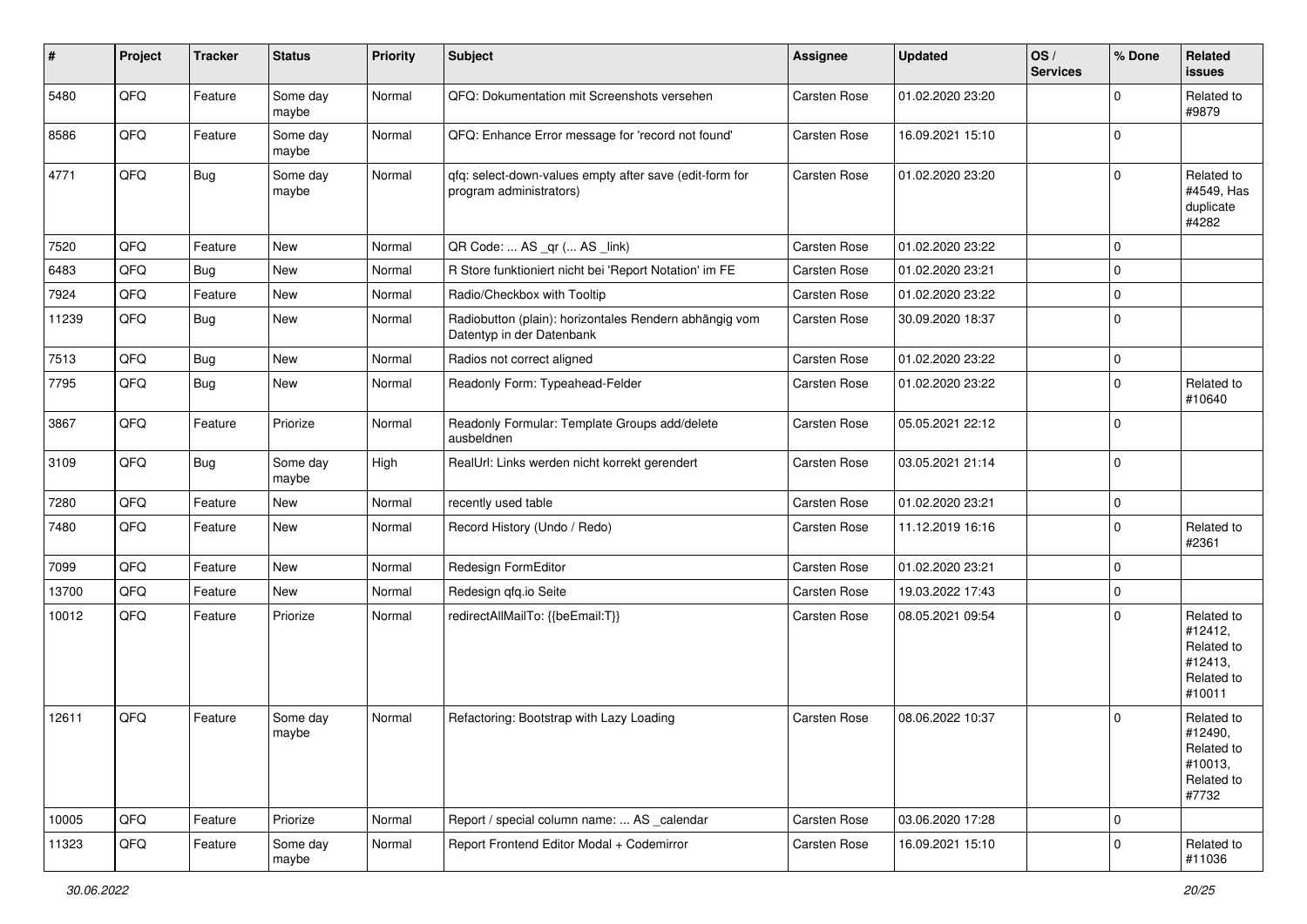| #     | Project | <b>Tracker</b> | <b>Status</b>     | <b>Priority</b> | <b>Subject</b>                                                                                     | Assignee            | <b>Updated</b>   | OS/<br><b>Services</b> | % Done      | Related<br><b>issues</b> |
|-------|---------|----------------|-------------------|-----------------|----------------------------------------------------------------------------------------------------|---------------------|------------------|------------------------|-------------|--------------------------|
| 8975  | QFQ     | Feature        | <b>New</b>        | Normal          | Report Notation: 2.0                                                                               | <b>Carsten Rose</b> | 01.02.2020 23:22 |                        | $\Omega$    | Related to<br>#8963      |
| 9983  | QFQ     | Feature        | New               | Normal          | Report Notation: new keyword 'range'                                                               | Carsten Rose        | 01.02.2020 15:55 |                        | $\Omega$    |                          |
| 7261  | QFQ     | Bug            | New               | Normal          | Report pathFilename for user without path, only the filename                                       | <b>Carsten Rose</b> | 01.02.2020 23:21 |                        | $\Omega$    |                          |
| 6723  | QFQ     | Feature        | New               | Normal          | Report QFQ Installation and Version                                                                | Carsten Rose        | 12.06.2021 09:07 |                        | $\mathbf 0$ |                          |
| 3967  | QFQ     | Feature        | Some day<br>maybe | High            | Report: Checkbox, Radio, Dropdown, Input welches ohne<br>Submit funktioniert - 'Inline-Form'       | Carsten Rose        | 03.05.2021 21:14 |                        | $\Omega$    |                          |
| 3991  | QFQ     | Feature        | Some day<br>maybe | Normal          | report: Columnname '_skipWrap' skips 'fbeg', 'fend'                                                | Carsten Rose        | 11.12.2019 16:03 |                        | $\Omega$    |                          |
| 14323 | QFQ     | Bug            | In Progress       | Normal          | Report: render=both single - no impact                                                             | Carsten Rose        | 19.06.2022 18:31 |                        | $\mathbf 0$ |                          |
| 9811  | QFQ     | Feature        | <b>New</b>        | Normal          | Report: tag every n'th row                                                                         | Carsten Rose        | 01.02.2020 23:22 |                        | $\Omega$    |                          |
| 5345  | QFQ     | Feature        | New               | Normal          | Report: UPDATE / INSERT / DELETE statements should<br>trigger subqueries, depending on the result. | <b>Carsten Rose</b> | 27.05.2020 16:11 |                        | $\Omega$    |                          |
| 9394  | QFQ     | Feature        | Priorize          | Normal          | REST: allow for non numerical ids in get requests                                                  | Carsten Rose        | 05.05.2021 22:10 |                        | $\mathbf 0$ |                          |
| 12974 | QFQ     | Bug            | New               | High            | <b>Sanitize Queries in Action-Elements</b>                                                         | Carsten Rose        | 07.12.2021 17:19 |                        | $\Omega$    |                          |
| 5428  | QFQ     | Feature        | Some day<br>maybe | Normal          | secure thumbnail: late render on access.                                                           | Carsten Rose        | 01.02.2020 23:20 |                        | $\Omega$    |                          |
| 3727  | QFQ     | Feature        | <b>New</b>        | High            | Security: Session Hijacking erschweren                                                             | <b>Carsten Rose</b> | 03.05.2021 21:14 |                        | $\Omega$    |                          |
| 11076 | QFQ     | Feature        | In Progress       | Normal          | SELECT  AS _websocket                                                                              | <b>Carsten Rose</b> | 30.08.2020 17:49 |                        | $\Omega$    |                          |
| 7519  | QFQ     | Feature        | New               | Normal          | Select: Multi                                                                                      | <b>Carsten Rose</b> | 01.02.2020 23:22 |                        | $\Omega$    |                          |
| 7616  | QFQ     | Bug            | Priorize          | Normal          | Selectlist with Enum & Dynamic Update                                                              | <b>Carsten Rose</b> | 01.02.2020 10:13 |                        | $\mathbf 0$ |                          |
| 11080 | QFQ     | Feature        | <b>New</b>        | Normal          | Send MQTT messages                                                                                 | <b>Carsten Rose</b> | 29.08.2020 19:49 |                        | $\Omega$    |                          |
| 7014  | QFQ     | Bug            | New               | Normal          | Sending invalid emails succeeds when<br>debug.redirectAllMailTo is set                             | Carsten Rose        | 01.02.2020 23:21 |                        | $\Omega$    |                          |
| 4956  | QFQ     | Feature        | Some day<br>maybe | Normal          | Sendmail: Benutzerdefinierte Headers                                                               | <b>Carsten Rose</b> | 11.12.2019 16:02 |                        | $\Omega$    |                          |
| 8963  | QFQ     | Feature        | Priorize          | Normal          | Setting values in a store: flexible way                                                            | <b>Carsten Rose</b> | 05.05.2021 22:10 |                        | $\Omega$    | Related to<br>#8975      |
| 3537  | QFQ     | Feature        | Some day<br>maybe | Low             | SHOW COLUMNS FROM tableName - Extend '{{!'<br>definition                                           | Carsten Rose        | 11.12.2019 16:02 |                        | $\Omega$    |                          |
| 7107  | QFQ     | Feature        | Some day<br>maybe | Normal          | Showcase Registration Tool: Anmeldung / Administration :<br>Liste Anmeldungen / Emaileinaldung     | <b>Carsten Rose</b> | 11.12.2019 16:01 |                        | $\Omega$    |                          |
| 9121  | QFQ     | Bug            | Priorize          | High            | sip links have r and dblndexData set                                                               | <b>Carsten Rose</b> | 12.06.2021 10:41 |                        | $\Omega$    |                          |
| 9707  | QFQ     | Feature        | <b>New</b>        | Normal          | SIP security: encode pageld and check pageld on decode                                             | <b>Carsten Rose</b> | 01.02.2020 23:22 |                        | $\Omega$    |                          |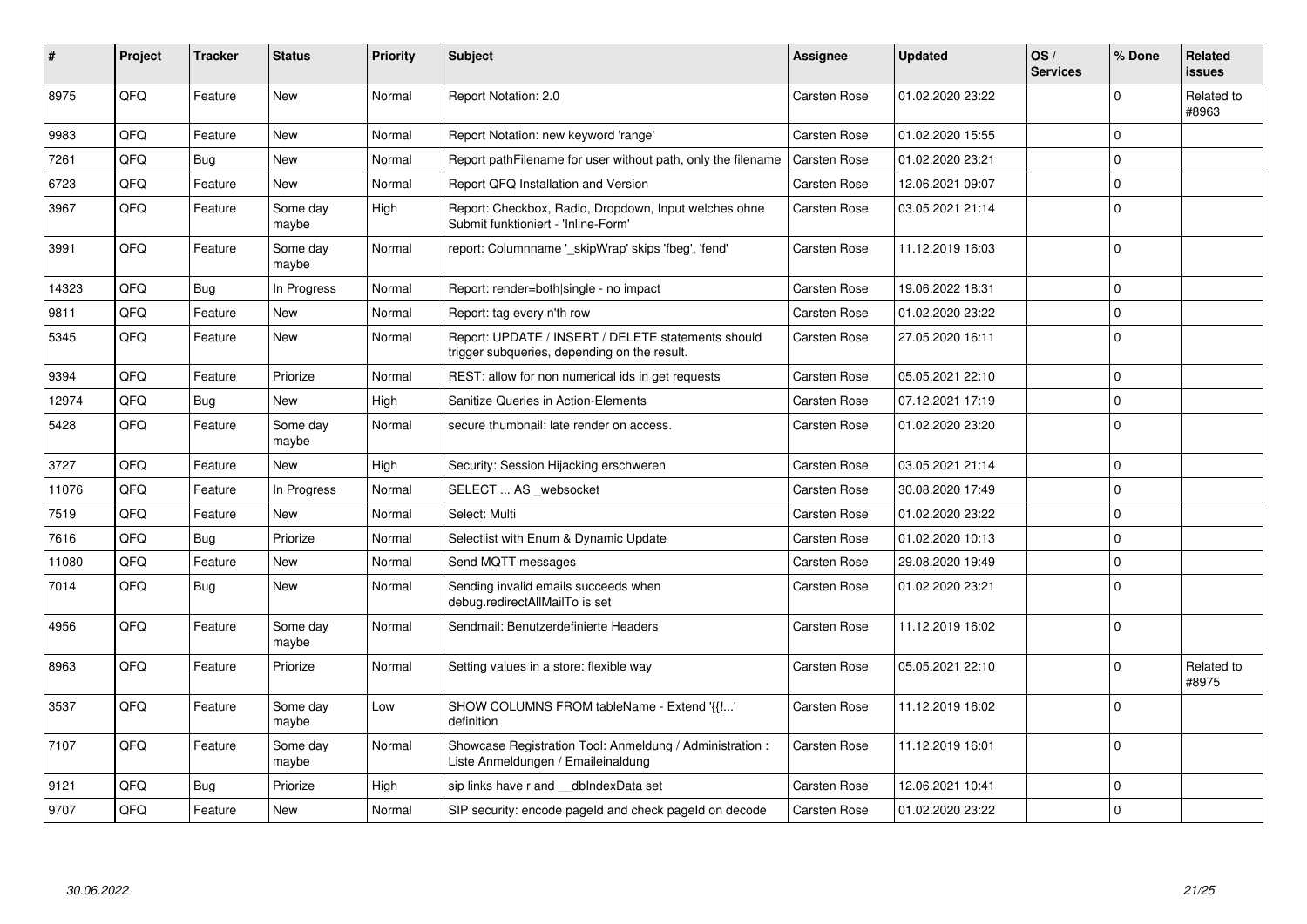| #     | Project | <b>Tracker</b> | <b>Status</b>     | <b>Priority</b> | Subject                                                                                              | Assignee                                               | <b>Updated</b>   | OS/<br><b>Services</b> | % Done      | Related<br><b>issues</b>                      |                      |
|-------|---------|----------------|-------------------|-----------------|------------------------------------------------------------------------------------------------------|--------------------------------------------------------|------------------|------------------------|-------------|-----------------------------------------------|----------------------|
| 12532 | QFQ     | Feature        | <b>New</b>        | High            | SIP-Parameter bei Seitenaufruf in Browser-Console<br>anzeigen                                        | Carsten Rose                                           | 07.12.2021 17:19 |                        | $\Omega$    | Related to<br>#11893,<br>Related to<br>#14187 |                      |
| 12512 | QFQ     | <b>Bug</b>     | <b>New</b>        | Normal          | Some MySQL Installation can't use 'stored procedures'                                                | Carsten Rose                                           | 19.03.2022 17:48 |                        | $\Omega$    |                                               |                      |
| 7683  | QFQ     | Feature        | New               | Normal          | Special column names in '{{ SELECT  AS _link }}' should<br>be detected                               | Carsten Rose                                           | 01.02.2020 23:21 |                        | $\mathbf 0$ |                                               |                      |
| 9928  | QFQ     | Feature        | Priorize          | Normal          | SpecialColumnName: a) Deprecated: ' AS "_+tag " ', b)<br>New: ' AS "_ <tag1><tag2>"</tag2></tag1>    | Carsten Rose                                           | 01.02.2020 23:17 |                        | $\mathbf 0$ | Related to<br>#9929                           |                      |
| 8806  | QFQ     | Feature        | New               | Normal          | SQL Function nl2br                                                                                   | Carsten Rose                                           | 01.02.2020 23:22 |                        | $\mathbf 0$ |                                               |                      |
| 12545 | QFQ     | Bug            | New               | Urgent          | sql.log not created / updated                                                                        | Carsten Rose                                           | 14.12.2021 16:02 |                        | $\mathbf 0$ |                                               |                      |
| 4050  | QFQ     | Feature        | <b>New</b>        | Normal          | sql.log: 1) FormElement ID which causes a specific action,<br>2) Result in the same row.             | Carsten Rose                                           | 15.04.2020 11:35 |                        | $\mathbf 0$ | Related to<br>#5458                           |                      |
| 12504 | QFQ     | Feature        | Priorize          | Normal          | sql.log: report fe.id                                                                                | Carsten Rose                                           | 05.05.2021 22:09 |                        | $\mathbf 0$ |                                               |                      |
| 3941  | QFQ     | Feature        | Some day<br>maybe | Normal          | sqlAfter: es sollten mehrere moeglich sein                                                           | Carsten Rose                                           | 11.12.2019 16:03 |                        | $\Omega$    | Related to<br>#3942                           |                      |
| 4026  | QFQ     | Feature        | Some day<br>maybe | Normal          | sqlLog.sql: log number of FE.id                                                                      | Carsten Rose                                           | 11.12.2019 16:03 |                        | $\mathbf 0$ | Related to<br>#5458                           |                      |
| 9129  | QFQ     | Feature        | <b>New</b>        | Normal          | sqlValidate: Message as notification, not as error                                                   | Carsten Rose                                           | 01.02.2020 23:22 |                        | $\Omega$    | Related to<br>#9128                           |                      |
| 10081 | QFQ     | Bug            | New               | High            | Stale record lock after 'forbidden' character                                                        | Carsten Rose                                           | 03.05.2021 21:12 |                        | $\Omega$    | Related to<br>#10082,<br>Related to<br>#9789  |                      |
| 9173  | QFQ     | Bug            | Priorize          | Urgent          | Stale Record Lock: Firefox                                                                           | Carsten Rose                                           | 03.05.2021 21:14 |                        | $\Omega$    | Related to<br>#9789                           |                      |
| 12413 | QFQ     | Feature        | New               | Normal          | STORE_TYPO3: enhance for {{be_users.email:T}},<br>{{fe users.email:T}}                               | Carsten Rose                                           | 03.05.2021 20:45 |                        | $\Omega$    | Related to<br>#12412,<br>Related to<br>#10012 |                      |
| 11775 | QFQ     | Feature        | New               | Normal          | Subrecord Tooltip pro Feld                                                                           | Carsten Rose                                           | 18.12.2020 15:22 |                        | $\mathbf 0$ | Related to<br>#11955                          |                      |
| 3432  | QFQ     | Feature        | New               | Normal          | subrecord: dynamicUpdate                                                                             | Carsten Rose                                           | 11.06.2020 21:10 |                        | $\Omega$    | Related to<br>#5691                           |                      |
| 8187  | QFG     | Feature        | New               | Normal          | Subrecord: enable/hide new button - make new/edit/delete<br>customizeable.                           | Carsten Rose                                           | 06.03.2021 18:44 |                        | $\mathbf 0$ | Related to<br>#11326                          |                      |
| 11955 | QFQ     | Feature        | New               | Normal          | subrecord: new title option to set <th> attributes - e.g. to<br/>customize tablesorter options.</th> | attributes - e.g. to<br>customize tablesorter options. | Carsten Rose     | 03.05.2021 20:47       |             | $\mathbf 0$                                   | Related to<br>#11775 |
| 7574  | QFQ     | <b>Bug</b>     | New               | Normal          | Substitute error: form element not reported / dont parse<br>Form.note                                | Carsten Rose                                           | 01.02.2020 23:21 |                        | $\mathbf 0$ |                                               |                      |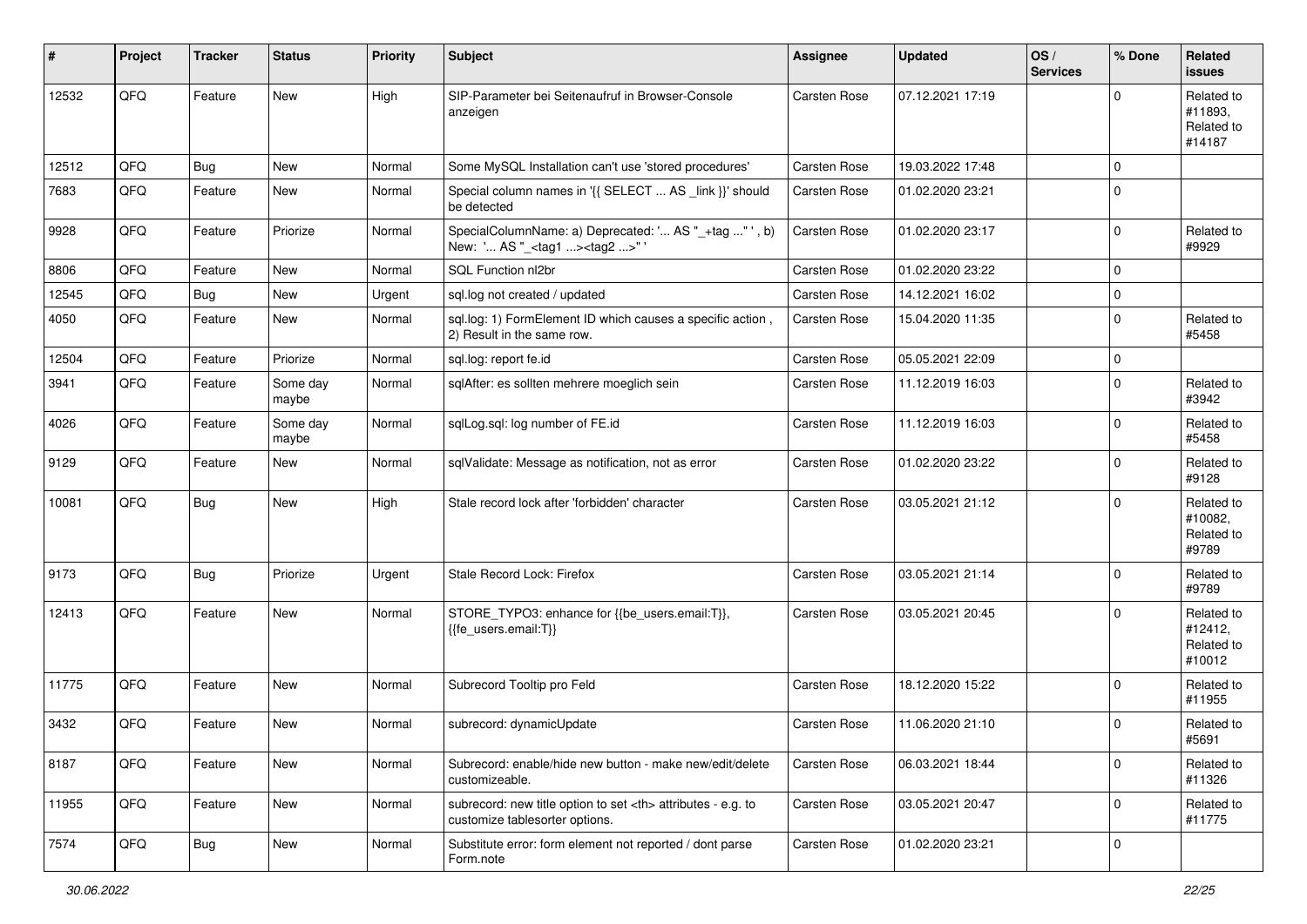| ∦     | Project | <b>Tracker</b> | <b>Status</b>     | <b>Priority</b> | <b>Subject</b>                                                                                            | Assignee            | <b>Updated</b>   | OS/<br><b>Services</b> | % Done      | Related<br><b>issues</b>                    |
|-------|---------|----------------|-------------------|-----------------|-----------------------------------------------------------------------------------------------------------|---------------------|------------------|------------------------|-------------|---------------------------------------------|
| 12477 | QFQ     | Feature        | <b>New</b>        | Normal          | Support for refactoring: Form, FormElement, diverse<br>Tabellen/Spalten, tt-content Records               | <b>Carsten Rose</b> | 03.05.2021 20:45 |                        | $\Omega$    |                                             |
| 12520 | QFQ     | Bug            | <b>New</b>        | Normal          | Switch FE User: still active even FE User session expired                                                 | <b>Carsten Rose</b> | 19.03.2022 17:48 |                        | $\mathbf 0$ |                                             |
| 4258  | QFQ     | Feature        | Some day<br>maybe | High            | <b>System Defaults: Forms</b>                                                                             | <b>Carsten Rose</b> | 03.05.2021 21:14 |                        | $\Omega$    |                                             |
| 14304 | QFQ     | Bug            | <b>New</b>        | Normal          | table sorter view safer does not work                                                                     | <b>Carsten Rose</b> | 10.06.2022 11:49 |                        | $\Omega$    |                                             |
| 10745 | QFQ     | Feature        | Some day<br>maybe | Normal          | Tablesorter Excel Export                                                                                  | Carsten Rose        | 16.09.2021 15:09 |                        | $\Omega$    |                                             |
| 12679 | QFQ     | Feature        | <b>New</b>        | Normal          | tablesorter: custom column width                                                                          | <b>Carsten Rose</b> | 16.06.2021 11:10 |                        | $\Omega$    |                                             |
| 10506 | QFQ     | Bug            | <b>New</b>        | High            | Template Group broken on MultiDB instance                                                                 | <b>Carsten Rose</b> | 03.05.2021 21:12 |                        | $\Omega$    | Related to<br>#10505                        |
| 12716 | QFQ     | Bug            | <b>New</b>        | Normal          | template group: Pattern only applied to first instance                                                    | <b>Carsten Rose</b> | 19.03.2022 17:47 |                        | $\Omega$    |                                             |
| 12045 | QFQ     | Bug            | <b>New</b>        | Normal          | templateGroup afterSave FE: Aufruf ohne<br>sglHonorFormElements funktioniert nicht                        | <b>Carsten Rose</b> | 18.02.2021 16:33 |                        | $\Omega$    |                                             |
| 12702 | QFQ     | <b>Bug</b>     | <b>New</b>        | High            | templateGroup: broken in multiDb Setup                                                                    | <b>Carsten Rose</b> | 14.12.2021 16:02 |                        | $\Omega$    |                                             |
| 3882  | QFQ     | <b>Bug</b>     | Some day<br>maybe | Normal          | templateGroup: disable 'add' if limit is reached - funktioniert<br>nicht wenn bereits records existierten | Carsten Rose        | 11.12.2019 16:03 |                        | $\Omega$    |                                             |
| 7521  | QFQ     | Feature        | New               | Normal          | TemplateGroup: fe.type=upload                                                                             | <b>Carsten Rose</b> | 01.02.2020 23:21 |                        | $\Omega$    | Related to<br>#9706                         |
| 3385  | QFQ     | Feature        | Some day<br>maybe | Normal          | templateGroup: insert/update/delete non primary records                                                   | Carsten Rose        | 11.12.2019 16:02 |                        | $\Omega$    |                                             |
| 3588  | QFQ     | Bug            | Some day<br>maybe | Normal          | templateGroup: versteckte Elemente werden weiterhin<br>gespeichert.                                       | Carsten Rose        | 11.12.2019 16:02 |                        | $\Omega$    |                                             |
| 4549  | QFQ     | Bug            | Some day<br>maybe | Normal          | TemplateGroups: FE.type SELECT loose selected value<br>after save                                         | <b>Carsten Rose</b> | 01.02.2020 23:20 |                        | $\Omega$    | Related to<br>#4548,<br>Related to<br>#4771 |
| 4757  | QFQ     | Feature        | Some day<br>maybe | Normal          | Test subrecord: download links ok? Links ok?                                                              | <b>Carsten Rose</b> | 01.02.2020 23:20 |                        | $\Omega$    |                                             |
| 9704  | QFQ     | Feature        | Some day<br>maybe | Normal          | Thumbnails Generieren beim Splitten von PDF Files                                                         | Carsten Rose        | 11.12.2019 16:01 |                        | $\Omega$    |                                             |
| 12186 | QFQ     | Feature        | New               | High            | TinyMCE Config für Objekte                                                                                | <b>Carsten Rose</b> | 07.12.2021 17:19 |                        | $\Omega$    | <b>Blocks</b><br>#12632                     |
| 12439 | QFQ     | Feature        | In Progress       | Normal          | TinyMCE Paste from Word & Character Count/Limit                                                           | Carsten Rose        | 05.05.2021 22:15 |                        | $\mathbf 0$ |                                             |
| 7239  | QFQ     | Feature        | <b>New</b>        | Normal          | TinyMCE: html tag whitelist                                                                               | <b>Carsten Rose</b> | 01.02.2020 23:21 |                        | $\Omega$    | Related to<br>#14320                        |
| 12664 | QFQ     | Feature        | <b>New</b>        | Normal          | TinyMCE: report/remove malicous HTML/JS Code                                                              | Carsten Rose        | 19.03.2022 17:47 |                        | $\Omega$    | Related to<br>#14320                        |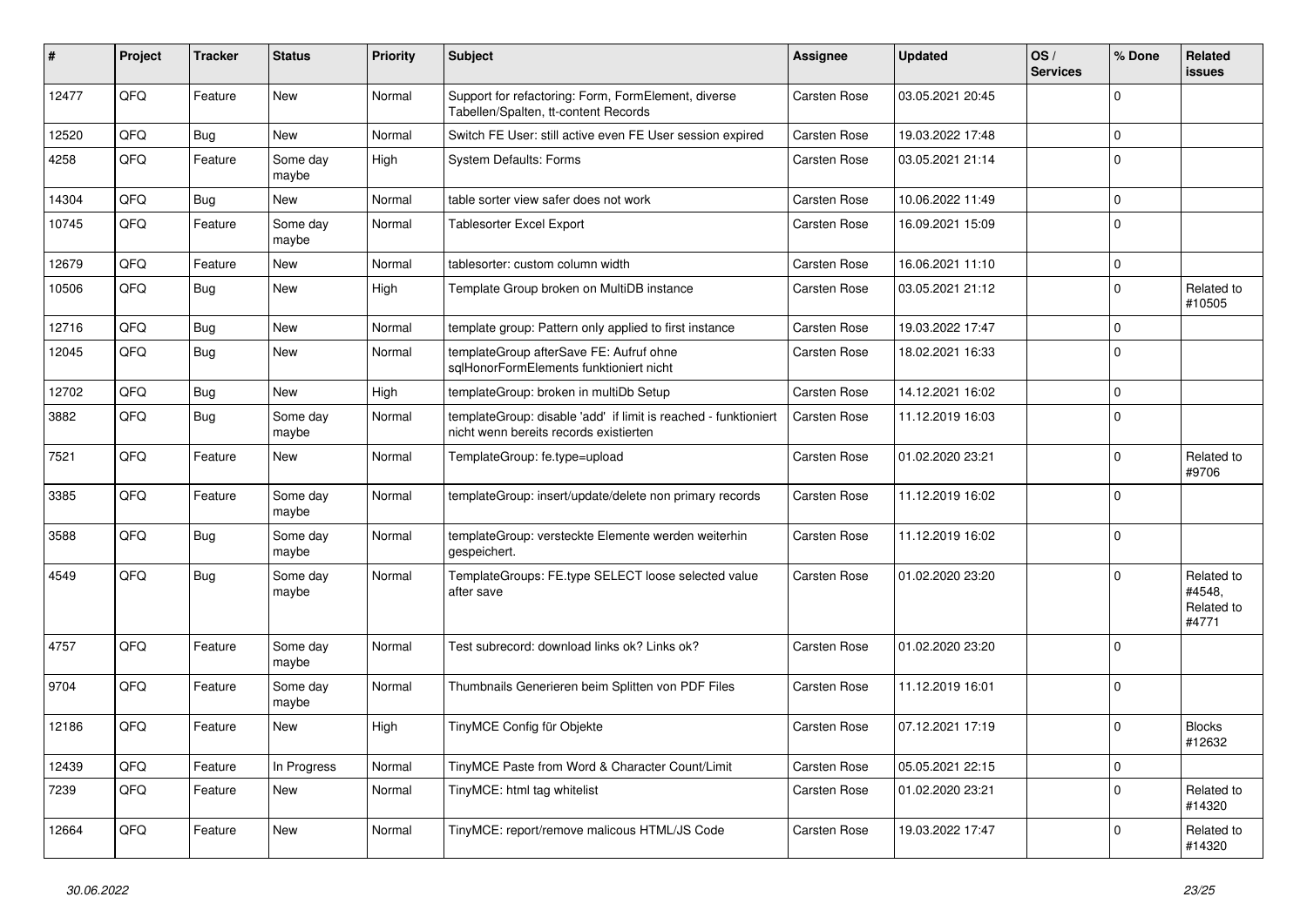| #     | Project | <b>Tracker</b> | <b>Status</b>     | <b>Priority</b> | <b>Subject</b>                                                                                                       | Assignee            | <b>Updated</b>   | OS/<br><b>Services</b> | % Done      | Related<br><b>issues</b>                    |
|-------|---------|----------------|-------------------|-----------------|----------------------------------------------------------------------------------------------------------------------|---------------------|------------------|------------------------|-------------|---------------------------------------------|
| 7456  | QFQ     | <b>Bug</b>     | Some day<br>maybe | Low             | Todos in Code: solve or make ticket                                                                                  | <b>Carsten Rose</b> | 16.09.2021 15:10 |                        | $\Omega$    |                                             |
| 9968  | QFQ     | Feature        | Priorize          | Normal          | Tooltip in Links for Developer                                                                                       | Carsten Rose        | 01.02.2020 23:17 |                        | $\pmb{0}$   |                                             |
| 8044  | QFQ     | Feature        | Priorize          | Normal          | Transaction: a) Form, b) Report                                                                                      | <b>Carsten Rose</b> | 05.05.2021 22:14 |                        | $\mathbf 0$ | Related to<br>#8043                         |
| 12187 | QFQ     | <b>Bug</b>     | <b>New</b>        | Normal          | Trigger FormAsFile() via Report: probably problem with multi<br>DB setup                                             | <b>Carsten Rose</b> | 20.03.2021 21:20 |                        | $\Omega$    |                                             |
| 12400 | QFQ     | Feature        | <b>New</b>        | Normal          | Tutorial ist in QFQ Doku, Wird in der Suche gefunden, es<br>gibt aber kein Menupunkt - Inhalt ueberpruefen           | Carsten Rose        | 03.05.2021 20:45 |                        | $\mathbf 0$ |                                             |
| 5894  | QFQ     | Feature        | Feedback          | Normal          | Typeahead in Report: show/hide rows dynamically                                                                      | <b>Carsten Rose</b> | 18.02.2022 08:50 |                        | $\Omega$    | Related to<br>#5893,<br>Related to<br>#5885 |
| 3895  | QFQ     | <b>Bug</b>     | Some day<br>maybe | Normal          | typeahead pedantic: on lehrkredit Idap webpass - if only one<br>person is in dropdown, such person can't be selected | Carsten Rose        | 11.12.2019 16:03 |                        | $\mathbf 0$ |                                             |
| 10640 | QFQ     | Bug            | <b>New</b>        | High            | TypeAhead Tag: FE editierbar trotz readOnly                                                                          | Carsten Rose        | 03.05.2021 21:12 |                        | $\mathbf 0$ | Related to<br>#7795                         |
| 4018  | QFQ     | Feature        | <b>New</b>        | Normal          | typeahead: long query parameter / answer triggers 'Attack<br>detected' and purges current SIP storage.               | <b>Carsten Rose</b> | 29.06.2022 22:46 |                        | $\Omega$    | Related to<br>#9077                         |
| 10116 | QFQ     | Feature        | Some day<br>maybe | Normal          | TypeAhead: Tag - show inside 'input' element                                                                         | Carsten Rose        | 16.09.2021 15:09 |                        | $\mathbf 0$ |                                             |
| 9221  | QFQ     | Feature        | <b>New</b>        | Normal          | typeAhead: Zeichenlimite ausschalten                                                                                 | Carsten Rose        | 29.06.2022 22:36 |                        | $\mathbf 0$ |                                             |
| 9077  | QFQ     | Bug            | <b>New</b>        | Normal          | typeAheadSql: report broken SQL                                                                                      | Carsten Rose        | 29.06.2022 22:35 |                        | $\mathbf 0$ | Related to<br>#4018                         |
| 10588 | QFQ     | Bug            | <b>New</b>        | Normal          | typeahed Tag: Doku anpassen                                                                                          | <b>Carsten Rose</b> | 12.11.2020 23:45 |                        | $\mathbf 0$ |                                             |
| 7219  | QFQ     | Bug            | <b>New</b>        | Normal          | typeSheadSql / typeAheadSqlPrefetch: change to curly<br>braces                                                       | Carsten Rose        | 01.02.2020 23:21 |                        | $\mathbf 0$ |                                             |
| 11320 | QFQ     | Feature        | Priorize          | Normal          | Typo3 Version 10 support                                                                                             | Carsten Rose        | 05.05.2021 22:09 |                        | $\mathbf 0$ |                                             |
| 10661 | QFQ     | <b>Bug</b>     | In Progress       | Normal          | Typo3 Warnungen                                                                                                      | Carsten Rose        | 07.09.2021 13:23 |                        | $\mathbf 0$ | Related to<br>#12440                        |
| 4197  | QFQ     | Feature        | Some day<br>maybe | Normal          | Unit Test fuer JSON Stream von QuickFormQuery.php ><br>doForm()                                                      | Carsten Rose        | 11.12.2019 16:03 |                        | $\Omega$    |                                             |
| 9947  | QFQ     | <b>Bug</b>     | Priorize          | Normal          | Unwanted error message if missing 'typeAheadSqlPrefetch'                                                             | <b>Carsten Rose</b> | 01.02.2020 10:13 |                        | $\mathbf 0$ |                                             |
| 5305  | QFQ     | Bug            | <b>New</b>        | Normal          | Upload FormElement: nicht disabled by readonly Form                                                                  | Carsten Rose        | 16.06.2021 13:43 |                        | $\mathbf 0$ | Related to<br>#9347,<br>Related to<br>#9834 |
| 7850  | QFQ     | Feature        | <b>New</b>        | High            | Upload records: non 'pathFileName' column                                                                            | <b>Carsten Rose</b> | 03.05.2021 21:14 |                        | $\mathbf 0$ |                                             |